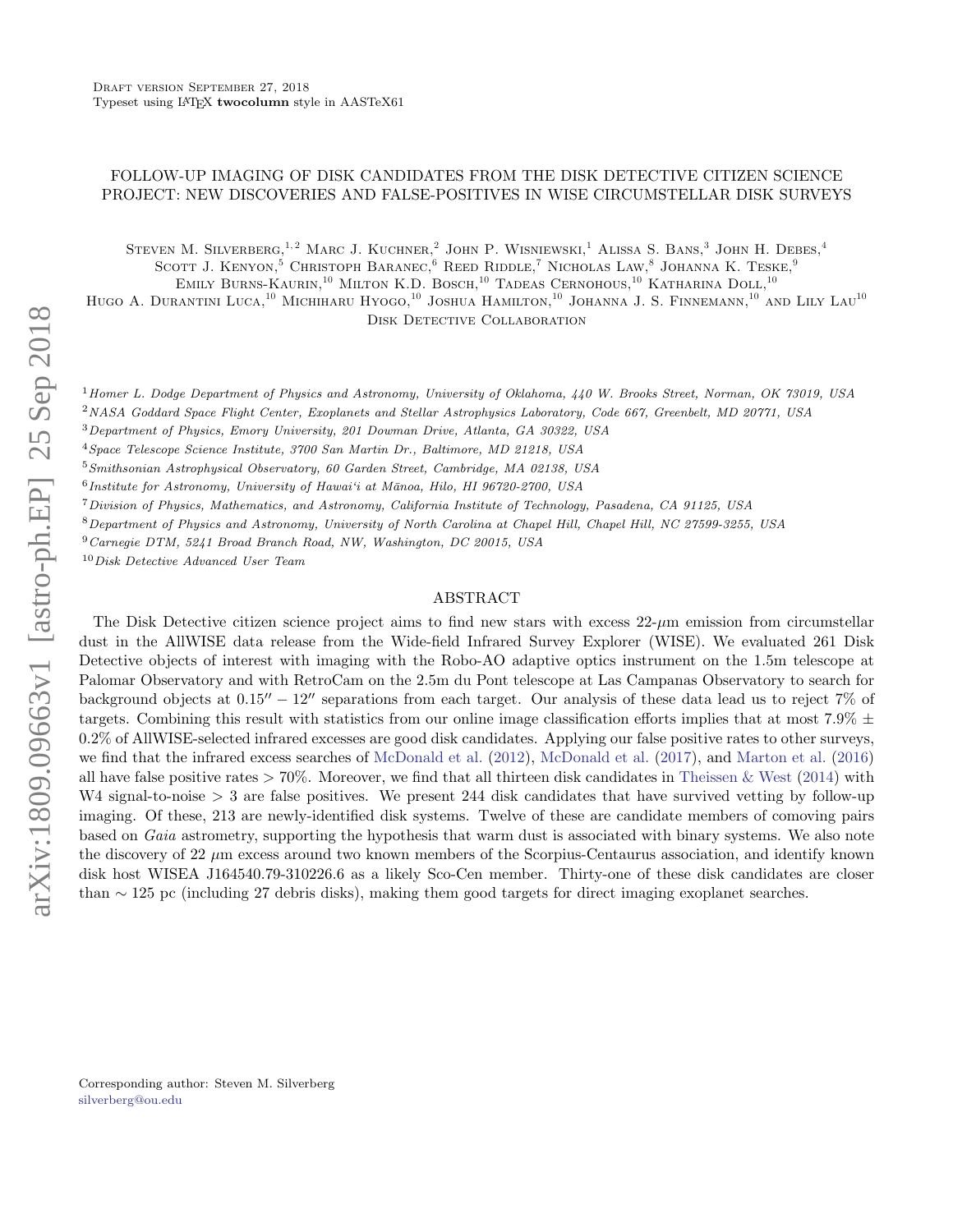## 1. INTRODUCTION

With higher sensitivity than any previous full-sky infrared survey instrument, the Wide-field Infrared Survey Explorer (WISE; [Wright et al.](#page-21-4) [2010\)](#page-21-4) detected over 747 million sources in its all-sky survey. Many teams have searched for new circumstellar disks in the WISE data based on infrared excess at W4  $(22 \mu m)$  emission) compared to W1 (3.4  $\mu$ m emission), discovering thousands of candidate debris disks (see e.g. [Kennedy & Wyatt](#page-20-0) [2013;](#page-20-0) [Wu et al.](#page-21-5) [2013;](#page-21-5) [Patel et al.](#page-21-6) [2014;](#page-21-6) [Cotten & Song](#page-20-1) [2016;](#page-20-1) [Patel et al.](#page-21-7) [2017\)](#page-21-7) and YSO disks [\(Liu et al.](#page-21-8) [2011;](#page-21-8) [Re](#page-21-9)[bull et al.](#page-21-9) [2011;](#page-21-9) [Liu et al.](#page-21-10) [2014;](#page-21-10) [Koenig & Leisawitz](#page-21-11) [2014;](#page-21-11) [Koenig et al.](#page-20-2) [2015\)](#page-20-2). In particular, because of its sensitivity and full-sky scope, the WISE mission is uniquely suited to the search for M dwarf debris disks, which are of particular interest due to the relative lack of detected disks around these stars in comparison to highermass stars (e.g. [Plavchan et al.](#page-21-12) [2005,](#page-21-12) [2009;](#page-21-13) [Lestrade](#page-21-14) [et al.](#page-21-14) [2009;](#page-21-14) [Avenhaus et al.](#page-20-3) [2012;](#page-20-3) [Theissen & West](#page-21-3) [2014;](#page-21-3) [Morey & Lestrade](#page-21-15) [2014;](#page-21-15) [Binks & Jeffries](#page-20-4) [2017a\)](#page-20-4).

However, confusion and contamination limit every search for disks with WISE. The point spread function (PSF) at W4 has a full-width at half-maximum of  $12''$ . This wide PSF can allow emission from multiple point sources (e.g., background stars) or image artifacts to contribute to the W4 photometry, producing a falsepositive [W1]-[W4] excess. Additionally, the color loci of debris disks and YSOs overlaps the color loci of several other astronomical phenomena, including background galaxies and stars embedded in nebulosity [\(Koenig et al.](#page-21-16) [2012\)](#page-21-16). To eliminate these false-positives, objects must be examined in visible and near-infrared images along with the WISE images. Most published searches have utilized visual inspection of the WISE images (see e.g. [Debes et al.](#page-20-5) [2011;](#page-20-5) [Kennedy & Wyatt](#page-20-6) [2012;](#page-20-6) [Wu et al.](#page-21-5) [2013;](#page-21-5) [Cruz-Saenz de Miera et al.](#page-20-7) [2014;](#page-20-7) [Patel et al.](#page-21-6) [2014\)](#page-21-6) to address these contamination and confusion problems.

[Kennedy & Wyatt](#page-20-6) [\(2012\)](#page-20-6) produced a study of these confusion and contamination issues, focusing on infrared excesses around stars observed by Kepler [\(Borucki et al.](#page-20-8) [2010\)](#page-20-8), with the goal of expanding the number of known stars that host both planets and debris disks. They searched for infrared excesses in a cross-match of the Kepler Input Catalog (KIC) to 2MASS and WISE, finding 7965 disk candidates. However, they argued that all but 271 (3.4%) of these objects were coincident with Galactic dust emission, as identified by the IRAS 100  $\mu$ m background, and therefore false positives.

The Disk Detective citizen science/crowdsourcing project [\(Kuchner et al.](#page-21-17) [2016,](#page-21-17) hereafter Paper 1) uses citizen science to examine infrared excess candidates from WISE, beginning with a website, http://www.diskdetective.org, where volunteers examine images from WISE, the Two-Micron All-Sky Survey (2MASS), the Digitized Sky Survey (DSS), and the Sloan Digital Sky Survey (SDSS) to check for false positives. Since launch in January 2014, over 30,000 users have made over 2.6 million classifications via this Zooniverse website. Shortly after project launch, a group of highly-dedicated volunteers began their own email discussion group for the project. Since then, members of this "advanced user group" have helped train other users and research follow-up targets in the literature, and now form a crucial extension of the Disk Detective science team (Paper 1).

In this paper, we address two specific forms of false positive that occur in the Disk Detective input catalog and other searches for circumstellar disks with WISE:

- 1. Confusion in the WISE images: the contribution to noise in an image due to superposed signals from faint unresolved sources that cluster on the scale of the observing beam.
	- (a) We use data from the Digitized Sky Survey (DSS), the Sloan Digital Sky Survey (SDSS), and the 2-Micron All-Sky Survey (2MASS) to search for background sources via the Disk Detective website.
	- (b) We use high-resolution imaging on small telescopes (the 1.5-m Telescope at Mt. Palomar and the Du Pont Telescope at Las Campanas) to identify background sources that are too faint for SDSS and 2MASS or unresolved by these surveys.
- 2. Contamination of the WISE images: the presence of image artifacts (e.g. diffraction spikes, latent images, or optical ghosts) within the WISE beam. We search for these contaminants by examining the WISE images via the Disk Detective website.

We present the first results from our follow-up imaging campaigns with the Robo-AO adaptive optics instrument on the 1.5-m telescope at Palomar Observatory [\(Baranec et al.](#page-20-9) [2014\)](#page-20-9) and the RetroCam instrument on the Du Pont telescope at Las Campanas Observatory in Chile (e.g. [Rheault et al.](#page-21-18) [2014\)](#page-21-18). These instruments provided an angular resolution of  $0''$ 15 and  $\lt$  1<sup>"</sup> respectively, improving on the  $5$ <sup>"</sup> effective resolution of the 2MASS Point Source Catalog<sup>[1](#page-1-0)</sup>. We combine these

<span id="page-1-0"></span><sup>1</sup> As listed here: [https://www.ipac.caltech.edu/2mass/](https://www.ipac.caltech.edu/2mass/releases/allsky/doc/sec2_2a.html) [releases/allsky/doc/sec2\\_2a.html](https://www.ipac.caltech.edu/2mass/releases/allsky/doc/sec2_2a.html)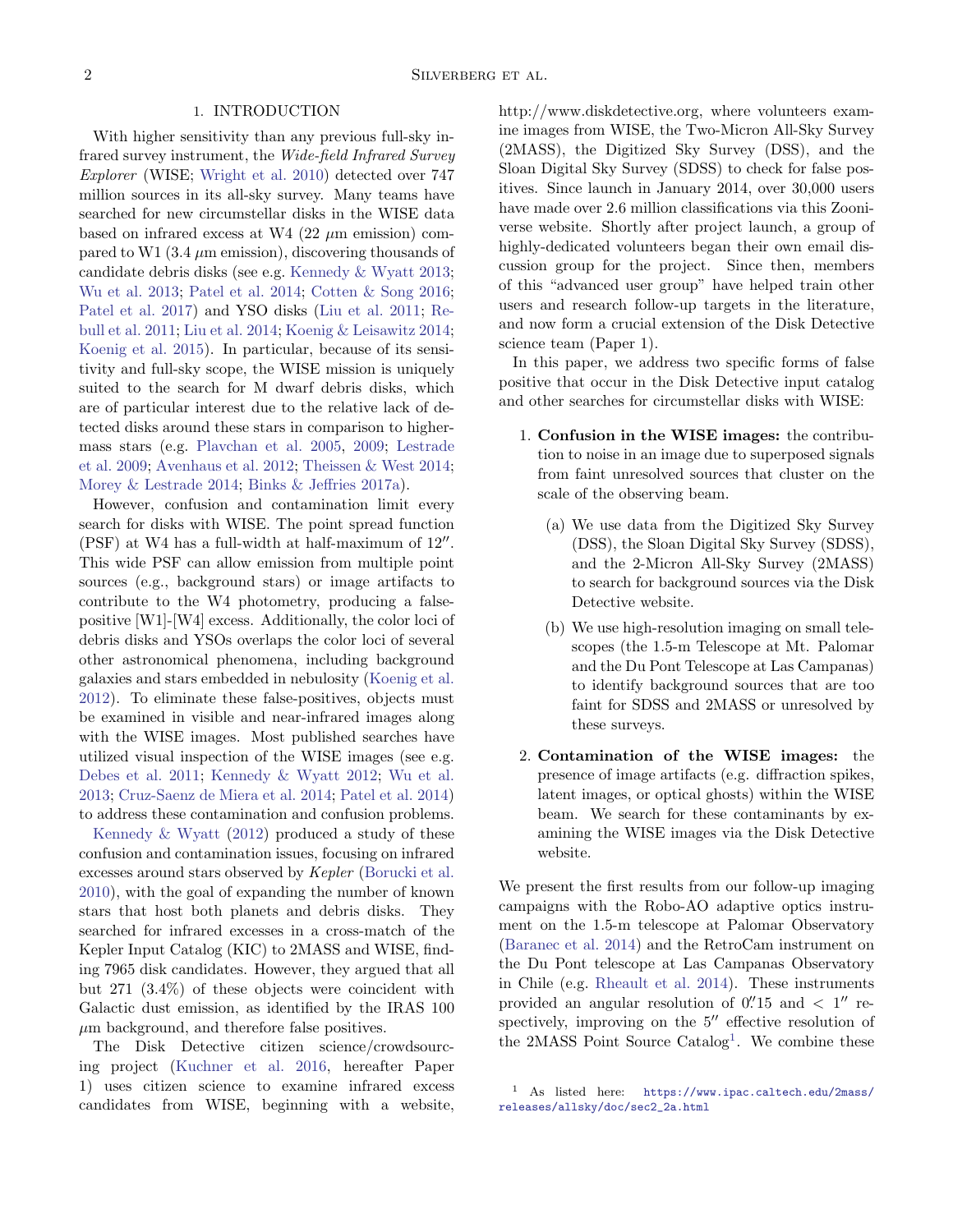observations with the results of the website-based evaluation to estimate the fraction of WISE excesses that are true disk candidates. In Section [2,](#page-2-0) we review our website classification procedure, analyze the distribution of clean sources and false positives, and consider the results of an advanced-user-driven literature review. In Section [3,](#page-4-0) we review our procedure for selecting these particular targets for further examination, and discuss our methodology for collecting high-resolution images of these targets. In Section [4,](#page-5-0) we describe our method for identification of contaminated targets. In Section [5,](#page-5-1) we present the results of our follow-up observations, estimate the presence of further unresolved sources, and combine these with the results from website analysis to estimate the ultimate yield of the Disk Detective input catalog. We apply these findings to other surveys in Section [6,](#page-7-0) including re-analysis of the M dwarf disk search of [Theissen & West](#page-21-3) [\(2014\)](#page-21-3). In Section [7,](#page-9-0) we present our list of uncontaminated disk candidates. Finally, in section [8](#page-14-0) we summarize our results and discuss future plans for these targets and high-resolution follow-up imaging.

# <span id="page-2-0"></span>2. REJECTION OF FALSE POSITIVES VIA THE DISKDETECTIVE.ORG WEBSITE AND LITERATURE REVIEW

The online engine of our citizen science disk search is DiskDetective.org, where users view sets of images showing the same WISE point source in several bands. In this section, we review our online classification method (discussed in more depth in Paper 1), and analyze the latest online classification results.

# 2.1. DiskDetective.org: Identification of WISE Debris Disk Candidates with Citizen Science

The selection of our input catalog is detailed in Table 1 of Paper 1. Briefly, we selected objects from the AllWISE Source Catalog with significant [W1]-[W4] excess ([W1] – [W4] > 0.25, [W1] – [W4] >  $5\sigma_{[W1]-[W4]}$ ) and high signal-to-noise  $(SNR > 10)$  at W4 that were not flagged as being contaminated in any way as part of the AllWISE source processing. These objects become "subjects" as part of our input catalog.[2](#page-2-1) For each subject, we generated a "flipbook" of 9-15 1-arcminutesquare images of the subject from the Digitized Sky Survey (DSS), the seventh data release of the Sloan Digital Sky Survey (SDSS DR7), 2MASS, and AllWISE. Images were overlaid with a red circle of radius 10.5 arcsec, the area that must be clear of contamination for the AllWISE photometry to be trustworthy, and small

crosshairs indicating the center of the W1 source. Users view each flipbook as an animation, or scroll through frame-by-frame using a scrub bar. Users then choose from six classification buttons, labeled "Multiple objects in the Red Circle," "Object Moves off the Crosshairs," "Extended beyond circle in WISE Images," "Empty Circle in WISE Images," "Not Round in DSS2 or 2MASS images," and "None of the Above/Good Candidate." Users can choose either "None of the Above," or as many of the other descriptions as apply to a target. This classification method robustly identifies type-1a and type-2 false positives, as described above.

In this paper we focus only on subjects that have been retired from active classification, which we refer to as "complete." In Paper 1, we defined this cutoff as 15 classifications. After the publication of Paper 1, we put into place a new retirement scheme, and corrected some objects for saturation effects at W1. The new retirement scheme is described in Appendix [A.1,](#page-16-0) and our correction for W1 saturation is treated in Appendix [A.2.](#page-16-1) As of 2018 January 5, 62% of subjects were complete, providing the large sample of 149,273 subjects we analyze here.

We define a "good" subject as one where the majority of classifiers of a subject label it "None of the Above/- Good Object." We refer to a subject as "multiple" if a majority of classifiers labels that subject as having "Multiple objects in the Red Circle;" these "multiple" subjects are the dominant false positive rejected by our volunteers. We choose this definition (based on a majority of classifiers rather than a majority of votes) because users can select more than one option with each classification; this metric shows us subjects that most users agree have "multiple objects in the red circle," even if they also have other flaws. For convenience, we refer to all subjects that do not meet these definitions of "good" or "multiple" as "other" in this paper.

#### 2.2. False Positive Rates in Website Classifications

Figure [1](#page-3-0) shows the distribution of raw numbers of complete subjects broken down by category ("good," "multiple," or "other") as a function of Galactic latitude, and the distribution of "good" objects alone as a function of Galactic latitude. Most of the complete subjects are false-positives; only  $9.80\%$  ( $\pm 0.08\%$ ) of the complete subjects are labeled "good" by a majority of volunteers. "Multiples" are the dominant form of false positive—they make up  $68.87\%$  ( $\pm 0.12\%$ ) of all complete subjects.

Figure [2](#page-3-1) shows the rate of multiples as a function of Galactic latitude. "Multiples" dominate especially in the Galactic plane;  $74.84\%$  ( $\pm 0.16\%$ ) of subjects in the  $-5^{\circ} < b < 5^{\circ}$  range were classified as multiples, while

<span id="page-2-1"></span><sup>2</sup> The full input catalog is available via the MAST archive, <https://mast.stsci.edu>.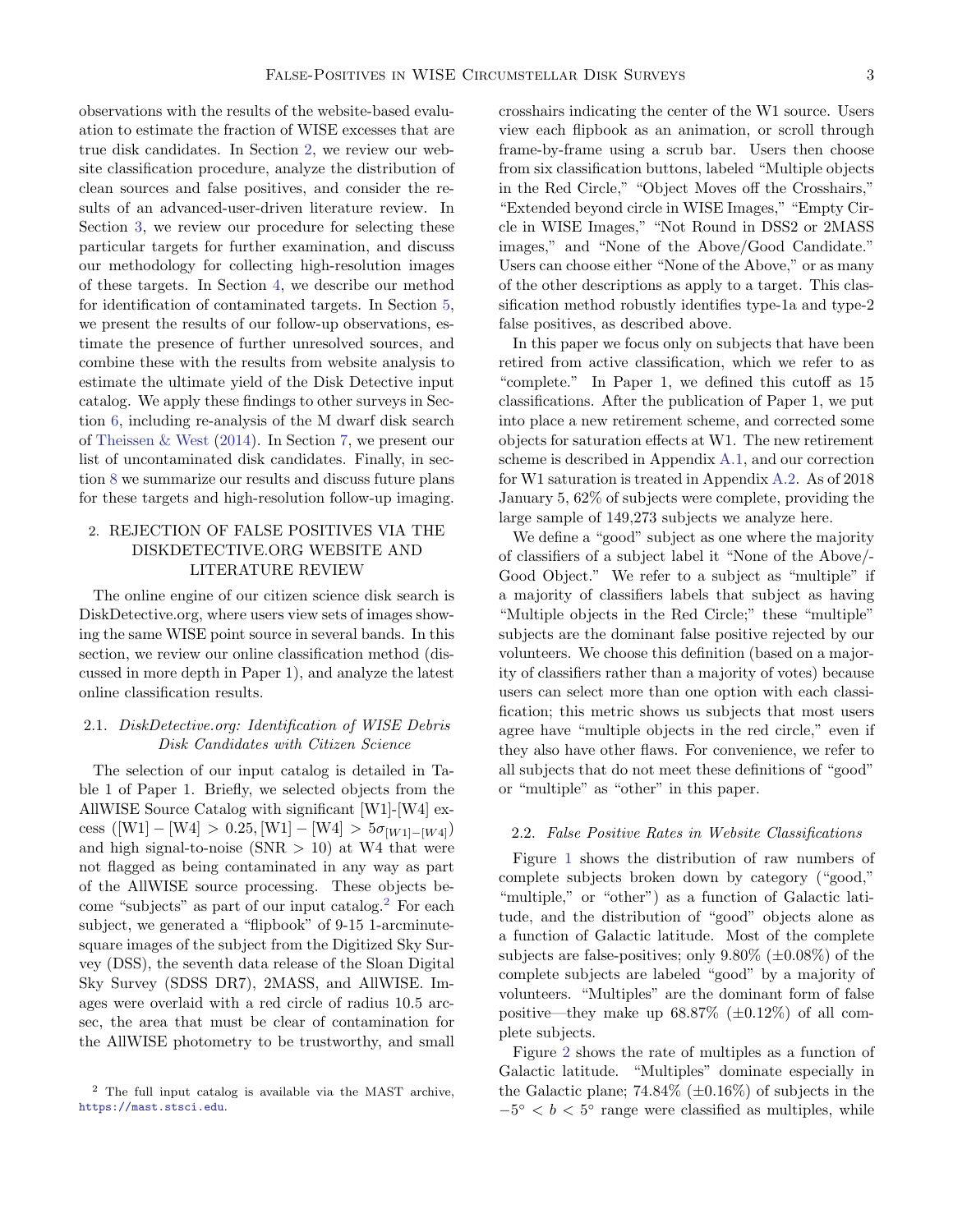

<span id="page-3-0"></span>Figure 1. Left: distribution of complete subjects as a function of Galactic latitude. Right: distribution of complete "good" subjects. "Good" subjects were classified as "None of the above–good candidate" by more than 50% of classifiers."Multiple" subjects were classified as "Multiple objects in the red circle" by more than 50% of classifiers. All other complete subjects were labeled "other."



<span id="page-3-1"></span>Figure 2. Rate of "multiple" subjects as a fraction of all complete subjects as a function of Galactic latitude. "Multiple" subjects are most common in the Galactic plane, and in the Large Magellanic Cloud (LMC).

only 4.74\%  $(\pm 0.30\%)$  of subjects in that range are good, with over 100,000 complete subjects in this range. We also observe a large spike in "multiple" rate between Galactic latitude  $-35° < b < -30°$  $-35° < b < -30°$  $-35° < b < -30°$ . Figure 3 shows the density of "multiples" (i.e. the fraction of subjects that are multiples) as a function of Galactic latitude and longitude (redder indicates a larger fraction); this plot reveals that the spike in the  $-35° < b < -30°$ range in Figure [2](#page-3-1) is associated with the LMC. Figure [3](#page-3-2) also shows a higher density of "multiples" in the SMC than in its surroundings. Our statistics are poor in the  $60^{\circ} < b < 90^{\circ}$  range because there are fewer complete subjects in this region of sky, which only recently became active on the website.

## 2.3. Literature Review by Citizen Scientists



<span id="page-3-2"></span>Figure 3. Heatmap showing the fraction of complete objects in each  $5^\circ \times 5^\circ$  bin that are "multiple." Redder colors indicate where a larger fraction of the total has been classified as "multiple." Dark blue indicates that a bin contains no multiples. Multiples are more prevalent in the plane (between white dashed lines) of the Galaxy and toward Galactic center. Outside of the Galactic plane, a higher density of "multiples" is observed in the Large and Small Magellanic Clouds (locations indicated by the white circles).

The next stage of our process is to review the published literature on each of the good objects, discard point-source false positives like known M giants, classical Be stars and AGN, and note re-discoveries of wellstudied disk systems. While this task began as a science team function, we have since trained members of the advanced user group to use SIMBAD and VizieR themselves to perform some of this work, as detailed in Paper 1. These citizen scientists also reexamine the website flipbooks for these subjects as an additional check on the website classification. We require a minimum of two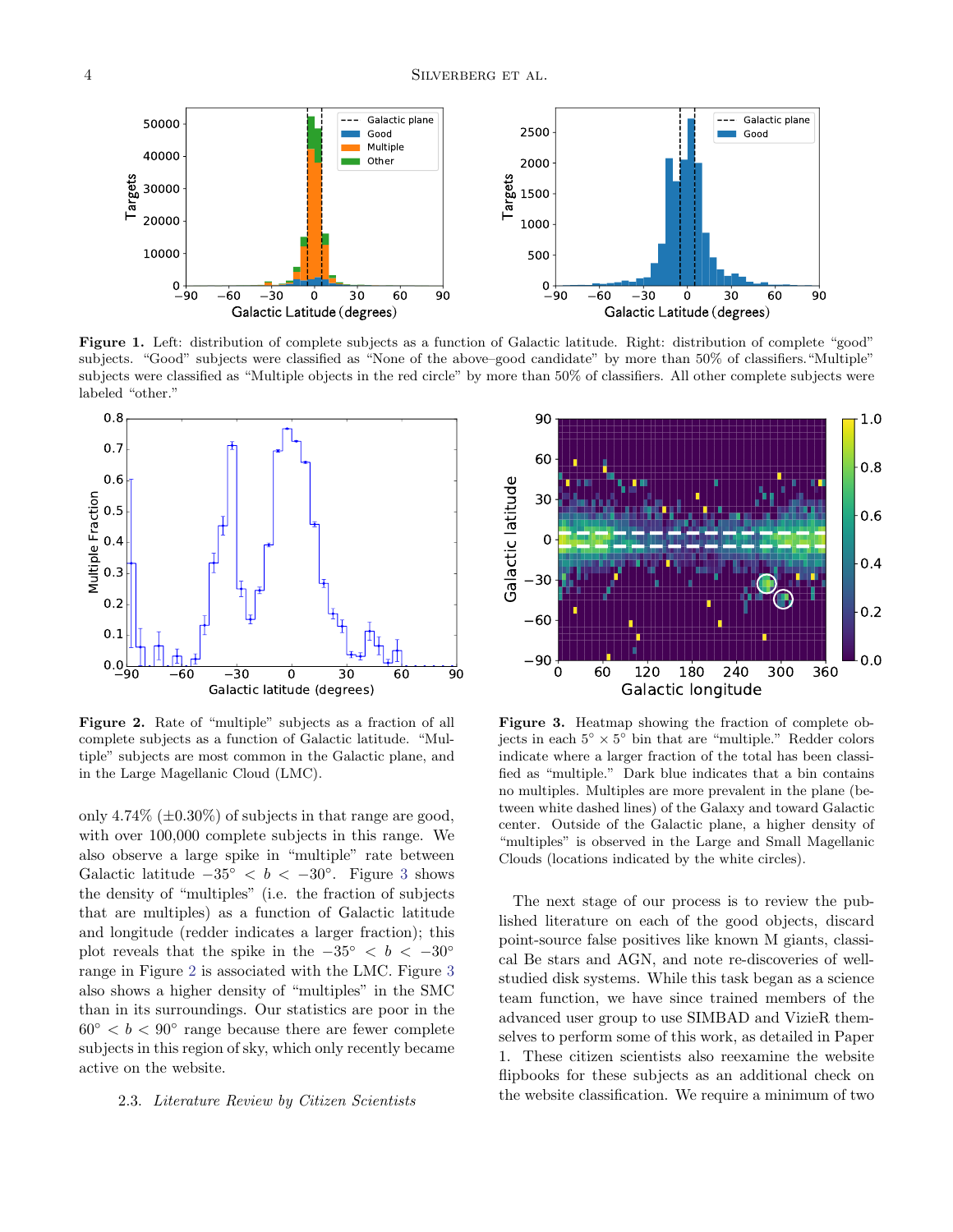opinions on each object before a good candidate can become a Disk Detective Object of Interest (DDOI), an object worthy of additional follow-up observations. We decided that any previously-known, well-studied disk systems (e.g. systems observed by the Spitzer Space Telescope, or with coronagraphic disk images) should not be designated as DDOIs, because our observing resources were better used on confirming newly detected excesses rather than following up well-studied disks; however, these systems are still valid disk detections, so we do not eliminate them as false positives.

So far, the advanced user team has reviewed 1465 good subjects. Of these, 1011 have become DDOIs, while an additional 252 subjects have not become DDOIs because they are known well-studied disk systems, for a false positive rate from literature review of 14%.

## <span id="page-4-0"></span>3. FOLLOW-UP TARGET SELECTION AND OBSERVATIONS

We have performed follow-up imaging of a subset of our DDOIs using the Robo-AO on the 1.5-m telescope at Mount Palomar and the RetroCam instrument on the Irenée R. Dupont telescope at Las Campanas Observatory. Here we describe our target selection, observations, and reduction methodology for each telescope.

### 3.1. Robo-AO Observations

We observed  $230$  targets in the Sloan-i filter [\(Baranec](#page-20-9) [et al.](#page-20-9) [2014\)](#page-20-9) with adaptive optics using Robo-AO. Dates of observations and number of targets observed on each date are listed in Table [1.](#page-4-1) Targets were selected for visibility from Mt. Palomar, 2MASS  $J < 14.5$  and  $i < 17$ , the limiting magnitude of the telescope. Targets were observed as a sequence of full-frame-transfer detector readouts at the maximum rate of 8.6 Hz for 90 seconds of total integration. We corrected the individual images for detector bias and flat-fielding effects, and then combined them using post-facto shift-and-add processing, using the target star as the tip-tilt star with 100% frame selection to synthesize a long-exposure image. Additionally, we synthesized shorter-exposure images by selecting smaller percentages of frames based on quality, as in lucky imaging. In most cases, these yielded an inner working angle for detecting background objects of  $\sim 0.15''$ , far less than the 6<sup>00</sup> of the W4 half-width at half-maximum (HWHM).

## 3.2. Dupont/RetroCam

We also collected high-resolution images of 166 targets (including 15 observed with Robo-AO) in the Yc  $(\lambda_c = 1.035 \mu m)$  and Hc  $(\lambda_c = 1.621 \mu m)$  filters using RetroCam on the 100-inch  $(2.54-m)$  Ireneé R. DuPont

<span id="page-4-1"></span>Table 1. Summary of Observations with Robo-AO

| UT Date    | Objects Observed |
|------------|------------------|
| 2014-06-14 | 15               |
| 2014-06-15 | 12               |
| 2014-06-16 | $\overline{2}$   |
| 2014-06-19 | 1                |
| 2014-07-12 | 1                |
| 2014-07-13 | 18               |
| 2014-07-14 | 1                |
| 2014-07-16 | 1                |
| 2014-07-17 | 6                |
| 2014-07-18 | 1                |
| 2014-08-21 | $\overline{2}$   |
| 2014-08-29 | 4                |
| 2014-08-30 | $\overline{2}$   |
| 2014-08-31 | 65               |
| 2014-09-01 | 3                |
| 2014-09-02 | 1                |
| 2014-09-03 | 1                |
| 2014-11-06 | 1                |
| 2014-11-09 | 9                |
| 2014-11-10 | 26               |
| 2014-11-11 | 41               |
| 2015-03-08 | 3                |
| 2015-03-09 | 18               |

Telescope at Las Campanas Observatory. Dates of observations and number of targets observed on each date are listed in Table 2. Targets were selected for visibility from Las Campanas and primarily for 2MASS  $J < 14.5$ . We observed targets using a five-point "dice" dither pattern. Individual images were corrected for dark current, and flat-fielded using the difference between lamp-on and lamp-off dome flats. H-band sky images were generated for each target by median-combining images in a dither sequence without aligning them, removing stellar contributions via sigma-clipping. The  $H$ -band science images were then sky-subtracted, using the sky image for that target. Once images were completely reduced (dark, flat, and sky corrected), images for each target in each band were then combined with the imalign and imcombine procedures in IRAF, using bright stars in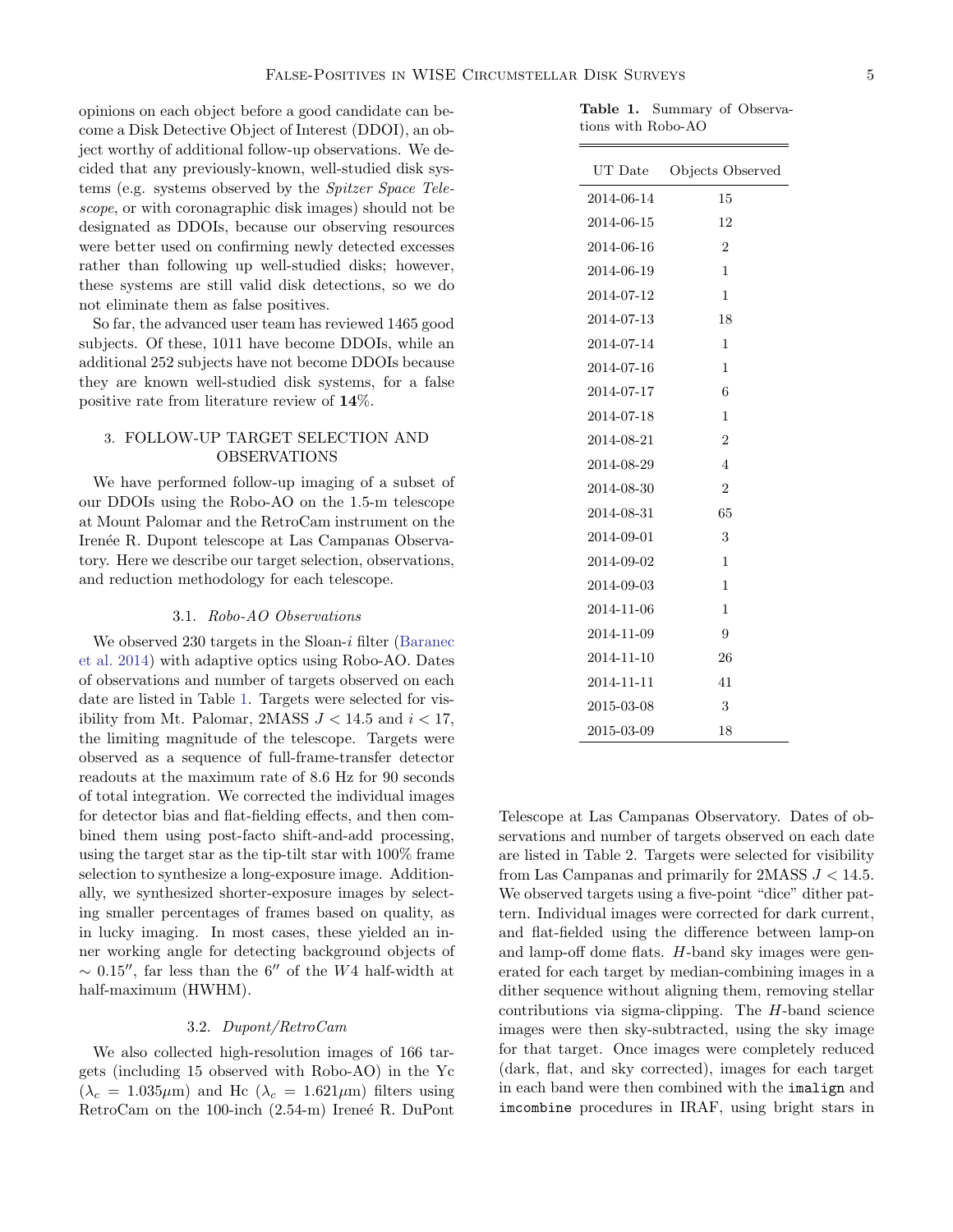Table 2. Summary of Observations with RetroCam/Dupont

|            | Objects  | Minimum Total    | Maximum Total    |
|------------|----------|------------------|------------------|
| UT Date    | Observed | Integration Time | Integration Time |
| 2015-06-30 | 4        | 25               | 25               |
| 2015-07-01 | 52       | 25               | 100              |
| 2015-07-02 | 27       | 25               | 100              |
| 2015-10-26 | 19       | 25               | 100              |
| 2015-10-27 | 39       | 25               | 100              |
| 2015-10-28 | 40       | 25               | 100              |

the field of view (including the target star) to align the image stack. Seeing in these observations (as measured by the FWHM of a star other than the target in the stacked image) was generally  $\sim 0.8''$ , still smaller than the W4 HWHM.

### 4. IMAGE ANALYSIS

<span id="page-5-0"></span>A group of ten citizen scientists examined the Robo-AO data with the SAOImage DS9 software package to visually examine the data to identify images with faint background objects, providing them with a set of images analyzed by the science team as a training set. We developed the following method for qualitative analysis:

- 1. Display the image with 100% frame selection as black/white grayscale, min/max, linear scaling, to identify the target star.
- 2. Shift to "zscale" to look for fainter objects. This allows fainter background objects to emerge more clearly than they would otherwise.
- 3. Identify any faint background objects in the field of view, noting their positions.
- 4. Note which objects have background objects within 12 arcseconds of the target star.

Each volunteer independently analyzed a subset of the images using the above method. The group then discussed each image together to reach a consensus on each target. We followed a similar procedure with the Dupont data.

This visual inspection identified targets with evidence of background sources that could produce a false positive excess. We then quantified whether these background sources significantly affected the excess at W4. To estimate the contribution each background object made at

W4, we determined magnitudes for the background objects with aperture photometry using the IRAF DAOphot package. We assumed that background objects exhibited either an M dwarf SED, or a power-law SED with spectral index 0 (corresponding to a YSO or heavilyreddened early-type star), and determined the colors of these objects (calculated in Appendix [B](#page-16-2) and presented in Table [8\)](#page-17-0). Using the recorded photometry and these colors, we estimated the flux of the background object at W4, and subtracted this flux from the total W4 flux to yield the intrinsic flux of the target itself (including any contribution from circumstellar material). We then re-calculated the target's [W1-W4] color using this corrected W4 flux to determine if a significant excess remained. The results are described in Section [5.](#page-5-1)

# <span id="page-5-1"></span>5. FALSE POSITIVE RATES OF ALLWISE DISK DETECTIONS

In this section, we determine false-positive rates based on the follow-up observations and unresolvable IR-bright background objects. We then combine these with the classification and literature-review data to determine the overall false-positive rate for Disk Detective thus far, from which we estimate the eventual final yield of disks from AllWISE.

## 5.1. False-Positive Rates from High-Resolution Follow-up

The results of quantitative analysis of the 261 targets with reliable photometry observed with Palomar/Robo-AO and Dupont/Retrocam are presented in figure [4.](#page-6-0) We combine the two samples without adjustment because (as described in Appendix [B\)](#page-16-2) both instruments are similarly sensitive to the same background objects. Overall, 244 of these 261 targets retain a significant infrared excess after the contribution of background objects has been removed, for a false-positive rate of  $7\% \pm 1\%$ . There is no detectable significant difference in contamination rate in the Galactic plane due to the relatively small numbers involved (compared to the overall Disk Detective input catalog). Of the 39 objects in the  $-5^{\circ} < b < 5^{\circ}$  range, 3 are contaminated, leaving a false positive rate of  $8\%(\pm 4\%)$ . Out of the plane, 14 of 222 targets are contaminated, leaving a false positive rate of  $6\%(\pm 2\%)$ .

We identified 16 objects as having insufficient excess at W4 once the estimated contributions from background objects were removed. We list these objects in Table [3,](#page-6-1) as well as any previous identifications as excess targets.

## <span id="page-5-2"></span>5.2. False-Positive Excess from Unresolvable Infrared Galaxies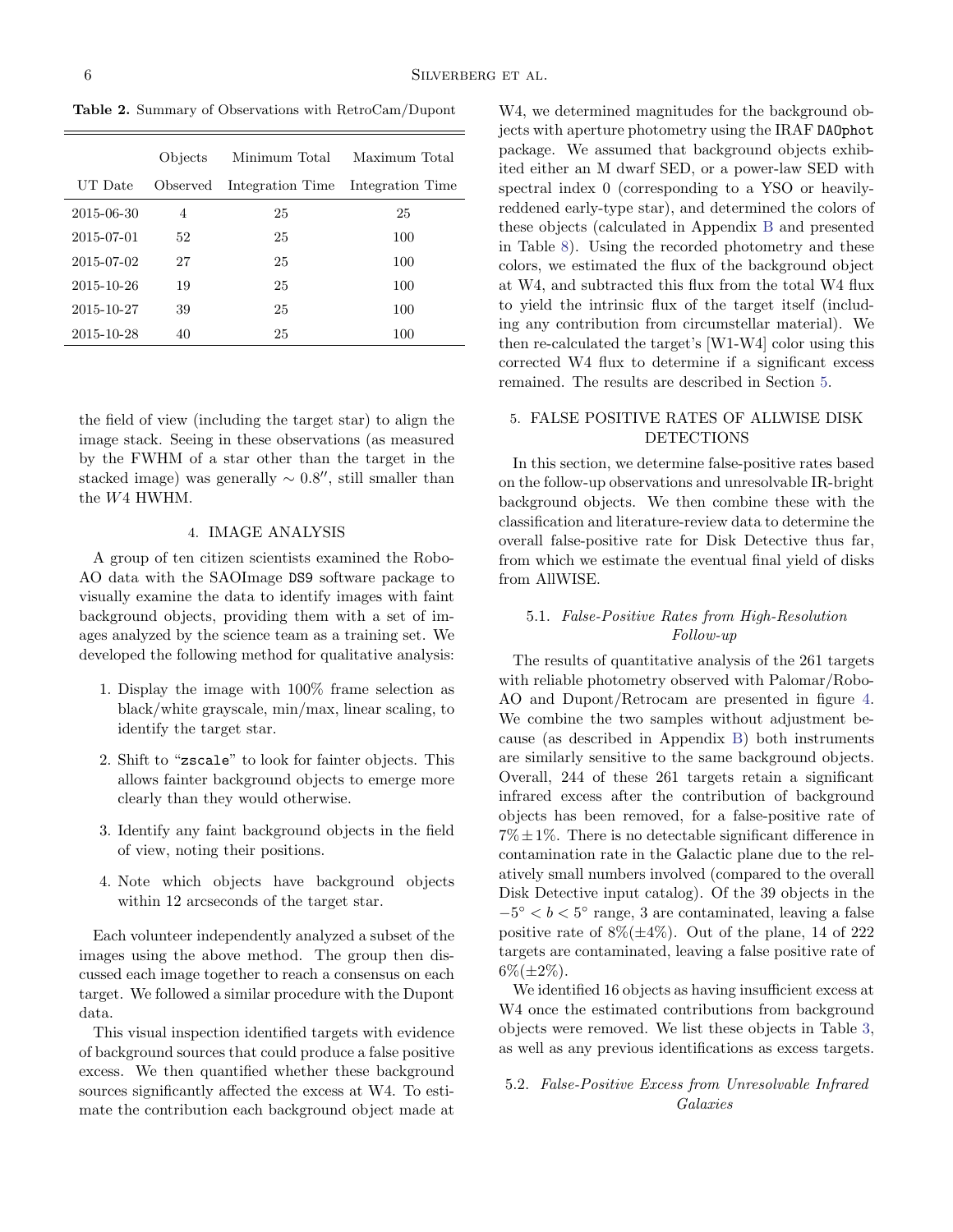

<span id="page-6-0"></span>Figure 4. Objects with high-resolution imaging from Robo-AO and Dupont as a function of Galactic latitude. The overall false-positive rates are low in comparison to the rates from our website-based analysis. The rates inside and outside the Galactic plane show no significant difference.

<span id="page-6-1"></span>

|  |                 |  |                                                  | <b>Table 3.</b> Targets with False-Positive Excesses Due |  |
|--|-----------------|--|--------------------------------------------------|----------------------------------------------------------|--|
|  |                 |  | to Background Objects in High-Resolution Follow- |                                                          |  |
|  | up Observations |  |                                                  |                                                          |  |

| <b>Identifiers</b> | Previous                |                |
|--------------------|-------------------------|----------------|
| Zooniverse         | WISEA                   | Citations      |
| AWI0005w52         | J000308.37+424452.4     |                |
| AWI0005yiz         | J010722.60+380143.9     | 1              |
| AWI0002vbd         | $J020206.67 + 601741.4$ |                |
| AWI0003cs7         | J021532.17+591424.4     |                |
| AWI0004nfu         | J032853.67+490412.8     | 1              |
| AWI0000uj2         | J153046.05+342756.4     | 1,2,3          |
| AWI00006nb         | J161808.08+104551.4     |                |
| AWI0005bk2         | J172912.43+005605.7     |                |
| $AWI0005$ brq      | J181949.03+310841.7     |                |
| AWI0005bud         | J184141.31+313703.4     |                |
| AWI00051x9         | J193040.05+350609.9     |                |
| AWI00055by         | J204443.79+425654.9     | $\overline{4}$ |
| AWI0005vyx         | J212959.78+413037.3     |                |
| AWI0005a9r         | $J215305.45 + 682955.0$ | 1              |
| AWI0005w1h         | J220503.97+444543.7     |                |
| AWI0000kk6         | J220601.14-020343.2     |                |

References—(1) Paper 1. (2) [Wu et al.](#page-21-5) [\(2013\)](#page-21-5). (3) [Cotten & Song](#page-20-1) [\(2016\)](#page-20-1). (4) [Clarke et al.](#page-20-10) [\(2005\)](#page-20-10)

While the Robo-AO and RetroCam observations catch many otherwise-unresolved background sources, they leave one potential source of confusion unexplored: objects clustered on the scale of the W4 beam with no counterpart in near-IR or red-optical light, such as luminous or ultra-luminous infrared background galaxies, or (U)LIRGS [\(Papovich et al.](#page-21-19) [2004\)](#page-21-19). While WISE is not well-suited to exploring the density of these phenomena, previous higher-resolution mid-infrared surveys, operating at similar wavelengths, can provide constraints. [Pa](#page-21-19)[povich et al.](#page-21-19) [\(2004\)](#page-21-19) used Spitzer/MIPS data to identify a previously-undetected population of infrared-luminous galaxies, quoting a cumulative distribution of number of galaxies as a function of source brightness at  $24 \mu$ m. We can use this distribution to estimate the confusion noise from these galaxies in our 22  $\mu$ m data if we correct for sources that would be detected in website classifications and follow-up imaging.

We determined the minimum flux at W4 for a background galaxy to produce a false positive excess, assuming a bare stellar photosphere in the Rayleigh-Jeans tail. We also estimated the flux at W4 at which a background galaxy would produce a visible signal in 2MASS H images, assuming that such an object would be visible if its 2MASS H flux were half that of the target. We applied these numbers to every good subject, finding the cumulative number of sources per steradian bright enough to produce a false positive, and subtracting from that the cumulative number of sources per steradian bright enough to have been detected as a background object in shorter-wavelength data. We then multiplied by the angular beam width at W4 to get the expected number of sources. We treated this as a probability of the number of sources in the beam for each object, summing the probability for each object to estimate the number of good objects for which a background galaxy was the source of the false-positive.

Of the 14,681 complete good subjects, we expect that 7.4  $\pm$  2.7 subjects, or 0.05%  $\pm$  0.02%, are contaminated by an unresolved background infrared-luminous galaxy, a negligible contribution.

## 5.3. Expected Total Number of Disks in AllWISE

Combining the data from user classifications, advanced user review, high-resolution follow-up observations, and background galaxy count estimates, we find that of the 149,273 complete subjects on the Disk Detective web site,  $7.9\%$  ( $\pm 0.2\%$ ) are likely to be stars with circumstellar material. 90.20% of subjects are eliminated by website evaluation; 1.35% were eliminated by literature review; 0.52% were eliminated by follow-up observations; and a near-negligible fraction  $( $0.01\%$ )$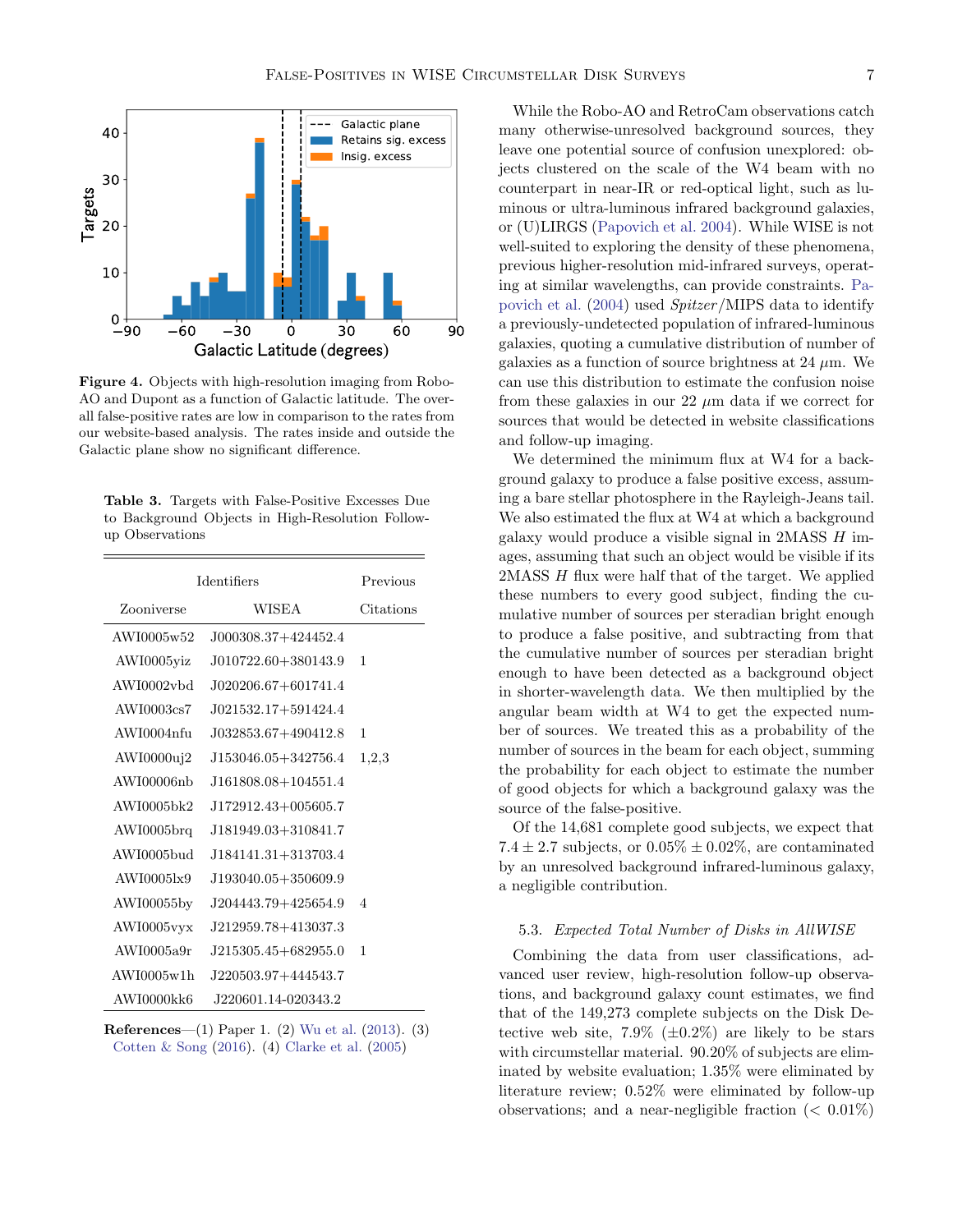are expected to have a false-positive due to undetectable background galaxies.

Applying this number to the full brightness-limited sample currently on the website, we would expect to find  $\sim$  21,600 disk candidates overall, out of 272,022 subjects in the brightness-limited input catalog. Given that this analysis doesn't incorporate false positives that are only identifiable in spectroscopic follow-up (e.g. M giants, classical Be stars), we expect that this number is an upper limit to the number of debris and YSO disks with W4 excess in the AllWISE catalog. This 8.0% figure is higher than the 3.4% found by [Kennedy & Wyatt](#page-20-6) [\(2012\)](#page-20-6). We attribute some of this difference to our fullsky scope, as [Kennedy & Wyatt](#page-20-6) [\(2012\)](#page-20-6) only considered sources in or near the Galactic plane. We also hypothesize that some of the difference can be attributed to our detailed visual inspection of each source, rather than adopting a simple across-the-board cut based on  $100 \mu m$ flux, as they did.

# <span id="page-7-0"></span>6. APPLICATION TO OTHER WISE DISK SEARCHES

Given its large input catalog compared to other surveys, Disk Detective is well positioned to not only identify new warm debris disks in the WISE catalog, but inspect and re-evaluate disks identified by other researchers. In this section, we estimate the numbers of published disks from other searches that are likely false positives, and present a visual re-inspection of the M dwarf disk sample presented by [Theissen & West](#page-21-3) [\(2014\)](#page-21-3).

## 6.1. False-Positives in Previous WISE Disk Searches

Because our sample encompasses the full 2MASS/- WISE cross-match, we can apply our false positive rates to other searches for warm debris disks with WISE. While we cannot assess individual objects in other surveys due to limited overlap with our follow-up, we estimate the number of disks in each survey likely to be a false positive based on the rates we determined, depicted in Figure [5.](#page-7-1)

• [Patel et al.](#page-21-6) [\(2014\)](#page-21-6). This survey specifically avoided the Galactic plane in its cross-match with the Hipparcos catalog [\(van Leeuwen](#page-21-20) [2007\)](#page-21-20), so we similarly apply an out-of-plane contamination rate. We will assume that the visual inspection described by the authors is comparable to the inspection and literature review by the Disk Detective team, and will thus only apply the rate of contamination from follow-up imaging. Of the 113 new warm disks that were detected in this survey [\(Pa](#page-21-21)[tel et al.](#page-21-21) [2015\)](#page-21-21), we expect  $\sim$  7 to have previously-



<span id="page-7-1"></span>Figure 5. Expected false-positive fractions for published WISE disk searches. Searches that incorporate visual inspection of images (blue bars) have lower expected false-positive fractions than those that do no incorporate visual inspection (orange bars). Numbers above each bar indicate the number of disk candidates in each search.

undetected background objects that would contribute to a false-positive excess detection.

- [Wu et al.](#page-21-5) [\(2013\)](#page-21-5). This survey did not specifically avoid the Galactic plane as a selection criterion in its cross-match with Hipparcos, so we apply the statistics for the full sample to this paper's sample of 75 previously-unidentified main sequence stars with infrared excess indicative of a disk. We would therefore expect  $\sim$  5 of these targets to be contaminated by one or more otherwiseundetected background objects.
- [Cotten & Song](#page-20-1) [\(2016\)](#page-20-1). This search identified ∼ 1750 debris disk candidates from a thorough review of pre-WISE disk literature and a cross-match of AllWISE with the Tycho-2 [\(Høg](#page-20-11) [et al.](#page-20-11) [2000\)](#page-20-11) survey, of which 1025 are new excess detections. Applying our recovery rate for high-resolution follow-up to this sample, we would expect that ∼ 64 targets would be contaminated by background objects only recoverable in highresolution images that could produce a falsepositive excess detection.
- [McDonald et al.](#page-21-0) [\(2012\)](#page-21-0), [McDonald et al.](#page-21-1) [\(2017\)](#page-21-1). These searches cross-matched photometry data from Hipparcos, Tycho, and various other catalogs, using astrometry from, respectively, Tycho and Gaia. These works then used SED fitting of the cross-matched data to estimate stellar and excess parameters for  $> 100,000$  objects. However, neither search considered the source of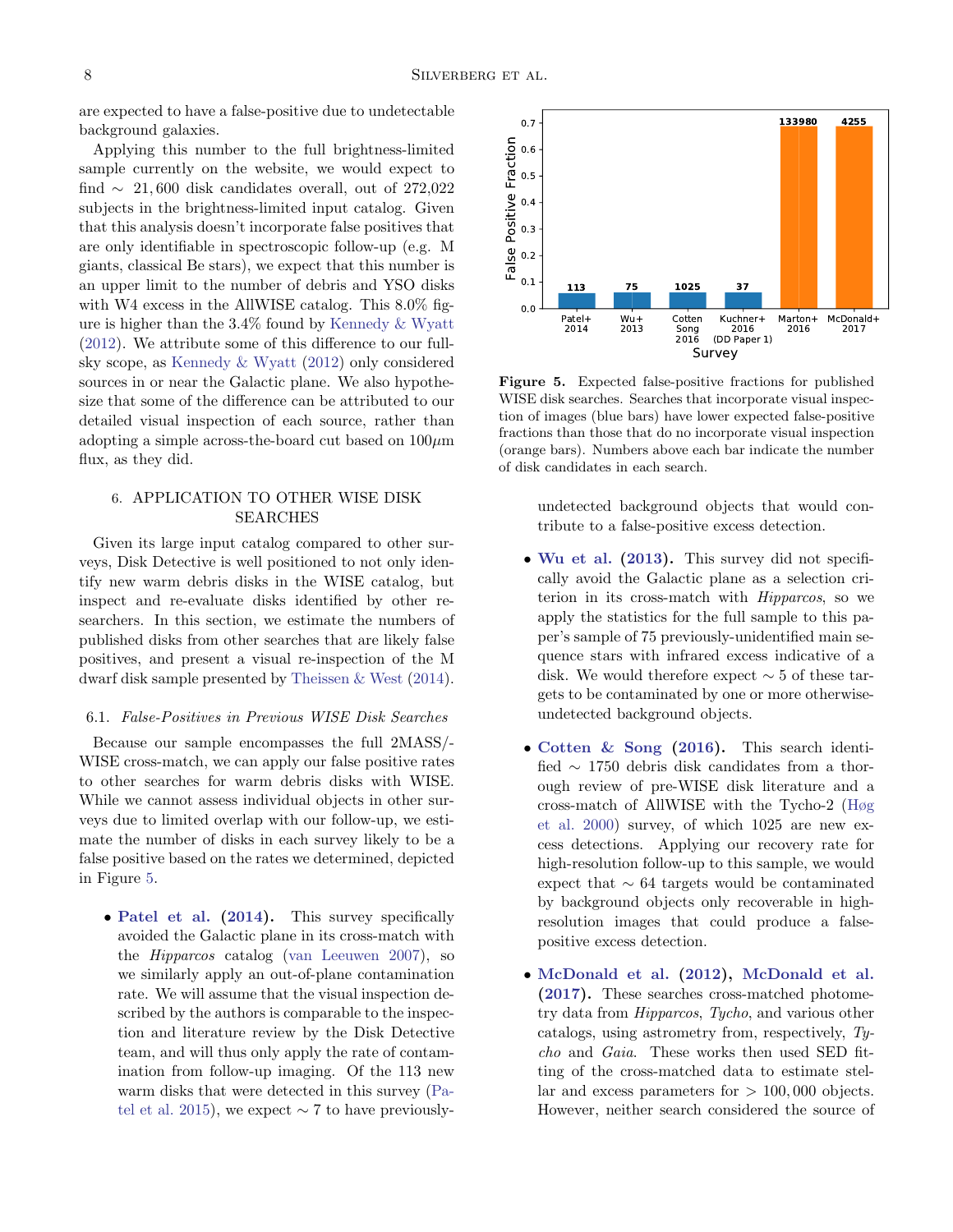the excess (e.g. self-produced dust around AGB stars rather than debris disks), and neither search included a robust visual inspection of the actual images (which eliminates  $\approx 90\%$  of excess candidates in the Disk Detective search), relying instead on visual inspection of the fit SEDs. Because these searches select for objects with starlike SEDs rather than preselecting sources with infrared excess the way our search does, we cannot directly apply our overall false-positive rates to their search. However, since we estimate there to be  $∼ 21,600$  disk candidates in AllWISE, we expect that  $> 79,000$  of the excesses identified by [McDonald et al.](#page-21-0) [\(2012\)](#page-21-0) and [McDonald et al.](#page-21-1) [\(2017\)](#page-21-1) are false positives.

- [Marton et al.](#page-21-2) [\(2016\)](#page-21-2). This search used support vector machines (SVM), a class of supervised learning algorithm, to identify 133,980 YSO candidates in AllWISE, by identifying objects that were a given type of false positive in the data via SIMBAD, and using these to train the SVM to avoid such objects. However, there was no visual inspection of the images, sources were not preselected for excess, the W4 PSF was not taken into account, and there is no acknowledgement of multiples, which make up the bulk of our falsepositives. If we assume that the SVM algorithm identifies non-multiple false positives as effectively as Disk Detective, literature review would eliminate the SIMBAD-identified non-YSOs in their final sample (as per Table 1 of that paper), and also assume a similar number of objects would be false positives in follow-up imaging, this leaves a lower limit false-positive rate of 74%. While a search through WISE using machine-learning algorithms could prove valuable, the number of false positives that are only identified by visual inspection of images suggests that any such system would need to take the images themselves into account, rather than strictly learning based on photometric points and data quality flags.
- [Kuchner et al.](#page-21-17) [\(2016\)](#page-21-17). As Paper 1 was published before analysis of Robo-AO and Dupont photometry was complete, we also apply our rate analysis to this paper. Of the 37 new disk candidates presented in that paper, we expect that  $\sim 2$ would be contaminated.

The targets WISEA J153046.05+342756.4 (AWI0000uj2), WISEA J010722.60+380143.9 (AWI0005yiz), WISEA J032853.67+490412.8 (AWI0004nfu), and WISEA

J215305.45+682955.0 (AWI0005a9r) present salient examples of the importance of imaging follow-up. AWI0000uj2, an A0 star, appears in [Wu et al.](#page-21-5) [\(2013\)](#page-21-5), in [Cotten & Song](#page-20-1) [\(2016\)](#page-20-1) as a "Reserved" excess candidate, and in Paper 1. AWI0004nfu appears in Paper 1 and [Zuckerman et al.](#page-22-0) [\(2012\)](#page-22-0). AWI0005yiz and AWI0005a9r were both detected for the first time in Paper 1.

Based on our follow-up observations with Robo-AO, all four of these objects have no excess once the contribution from background objects is subtracted at W4. AWI0000uj2 is likely significantly contaminated at W4 by two objects  $\sim$  4 magnitudes fainter than it in the Sloan i band. AWI0004nfu exhibits seven background objects 3 − 9 magnitudes fainter than it. AWI0005yiz exhibits several background objects  $\sim 5-8$  magnitudes fainter than it, and AWI0005a9r exhibits several background objects 3−10 magnitudes fainter than it in Sloan i. Further analysis and observations (e.g. additional wavelength coverage of the background objects to confirm the shape of their SED) are required to confirm that the observed excess is significantly affected by these targets. However, these cases illustrate that high-resolution follow-up can impact the quality of published infrared excesses.

# 6.2. A Re-Assessment of a Previous WISE-based M Dwarf Disk Search

M dwarf disk systems are particularly invaluable systems to identify. M dwarfs are key targets for largescale exoplanet searches (e.g. [Irwin et al.](#page-20-12) [2009;](#page-20-12) [Ricker](#page-21-22) [et al.](#page-21-22) [2014\)](#page-21-22), and host some of the most unique exoplanetary systems discovered to date (e.g. [Anglada-Escud´e](#page-20-13) [et al.](#page-20-13) [2016;](#page-20-13) [Gillon et al.](#page-20-14) [2017\)](#page-20-14). Debris disks around M dwarfs should have the same informative powers as their higher-mass-star cousins. The recent discovery of cold debris around the M dwarf exoplanet host Proxima Centauri with ALMA [\(Anglada et al.](#page-20-15) [2017\)](#page-20-15) may yield valuable insights into the structure of that planetary system, though a recent re-analysis indicates that much of the flux previously attributed to dust can be attributed to a large flare [\(MacGregor et al.](#page-21-23) [2018\)](#page-21-23).

However, the current sample of M dwarf debris disk systems has significant shortcomings. Only ∼ 2% of dM stars are currently known to host debris disks (e.g. [Dea](#page-20-16)[con et al.](#page-20-16) [2013;](#page-20-16) [Theissen & West](#page-21-3) [2014;](#page-21-3) [Binks & Jeffries](#page-20-17) [2017b;](#page-20-17) [Boucher et al.](#page-20-18) [2016;](#page-20-18) [Silverberg et al.](#page-21-24) [2016\)](#page-21-24), less than the  $\sim 14\%$  expected from the mass distribution of primordial disks, and much less than the 20% fraction of A dwarfs with known disks [\(Greaves](#page-20-19) [2010\)](#page-20-19). As part of our application of Disk Detective analysis to other surveys, we began a re-analysis of imagery of the M dwarf disk candidates presented in [Theissen & West](#page-21-3) [\(2014\)](#page-21-3),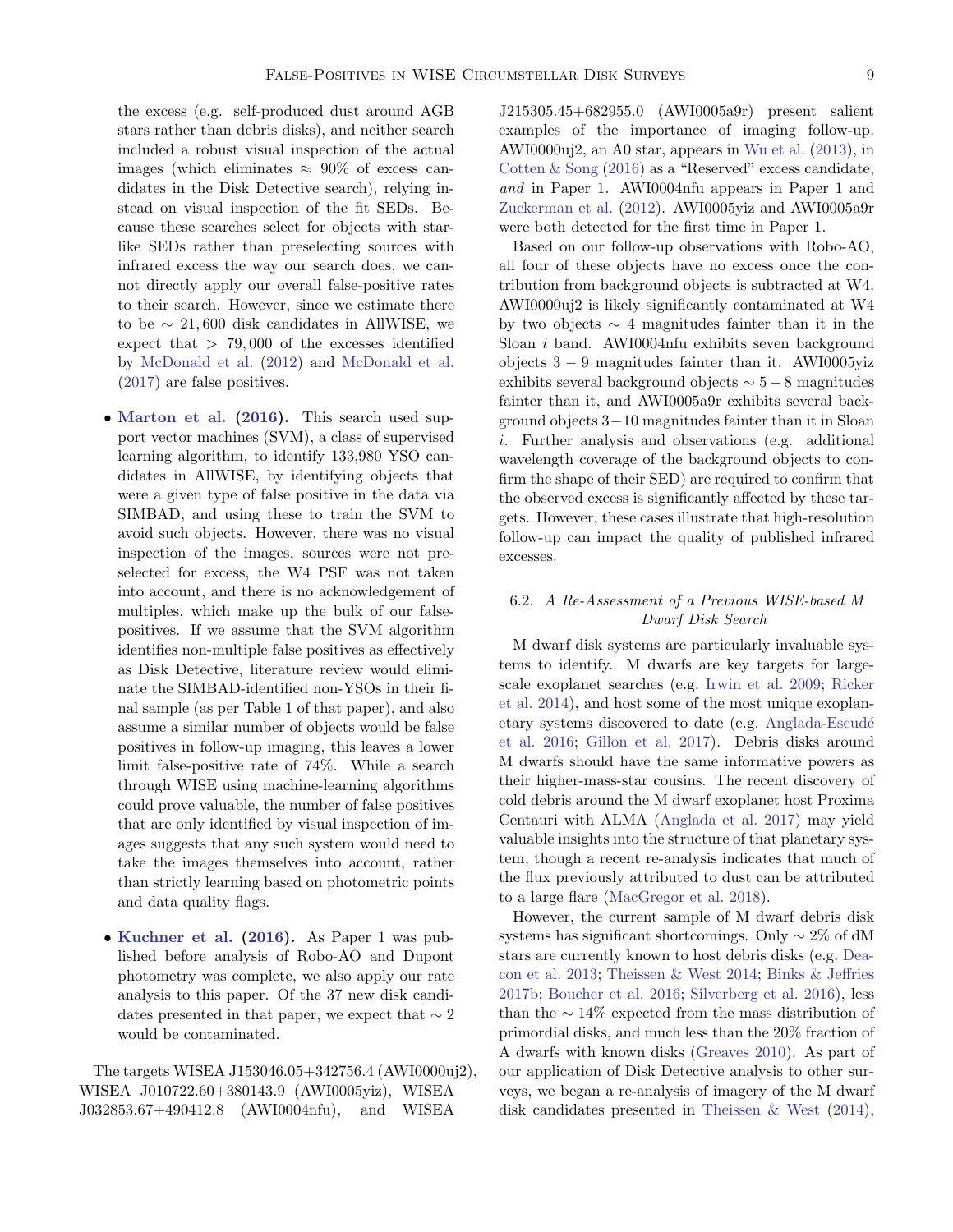one of the largest lists of M dwarf disk candidates from WISE published to date.

These disk candidates generally suffer from low signalto-noise at W4. Of the 175 disk candidates presented in [Theissen & West](#page-21-3) [\(2014\)](#page-21-3), only three meet the Disk Detective input catalog criterion of  $w4snr > 10$ . By contrast, 152 of the 175 only have upper limit magnitudes at W4 due to  $w4snr < 2$ , as per the AllWISE data release quality flags. In most cases, W4 postage stamp images only show background emission, without a coherent point source at W4. This is presumably due in combination to the shallowness of the W4 band, and the distance of these targets.

Because of this lack of a point source, the Disk Detective classification method fails for the majority of these targets. Due to the shallowness of W4 compared to the other three WISE bands, [Theissen & West](#page-21-3) [\(2014\)](#page-21-3) primarily focused on significant excess at W3, noting that those targets with  $w4snr > 3$  and excess at W4 also exhibited excess at W3. However, the Disk Detective method is still viable for the 13 targets with  $w4snr > 3$ .

We downloaded 1-arcminute postage-stamp images of the [Theissen & West](#page-21-3) [\(2014\)](#page-21-3) disk candidates from the IRSA finder chart, using a similar blue-white color scale to that used on the Disk Detective website, and applied a 12-arcsecond radius red circle to these images to effectively generate Disk Detective flipbooks of these targets. Our team of advanced users then analyzed these targets as if they appeared on the Disk Detective website and cataloged their assessment of these objects in the Disk Detective website categories. All thirteen objects with  $w4snr > 3$  were classified as extended by a majority of classifiers. Five of the thirteen were also majority-classified as multiple, and two were also majority-classified as oval.

The disk candidates identified by the [Theissen & West](#page-21-3) [\(2014\)](#page-21-3) M dwarf survey typically do not meet the Disk Detective standard for inclusion for analysis; the thirteen that meet these standards are clear false positives that do not survive Disk Detective's by-eye examination. It is possible that the remaining 162 M dwarf disk candidates, with significant W3 excess and low signalto-noise at W4, could represent a class of hot, distant debris disks for which Disk Detective is not designed. However, given the high false positive rate of objects that can be assessed with the Disk Detective methodology, we recommend treating these results with caution.

#### 7. NEW DISK CANDIDATES

<span id="page-9-0"></span>Based on our follow-up observations with Palomar/Robo-AO and Dupont/Retrocam, we find that 244 of our observed targets, including 214 sources first identified

by Disk Detective, have no significantly contaminating background objects within the  $12<sup>′′</sup>$  radius of the W4 PSF, giving us the confidence to publish them as disk candidates. The candidates are listed in Table [4;](#page-10-0) previous surveys that have also identified these targets are listed in the Notes column. We briefly summarize characteristics of some objects of particular interest in Appendix [C.](#page-18-0)

We used available photometry from SIMBAD, 2MASS, and WISE (including corrected W1, W2, and W4 photometry) to fit the spectral energy distributions (SEDs) of these systems. We initially fit the stellar component of the system with a blackbody to estimate the stellar temperature and ratio of stellar radius to distance. In the case where a blackbody fit yields a temperature less than 7000K, we instead fit with a stellar model from the BT-Settl CIFIST package [\(Baraffe et al.](#page-20-20) [2015a\)](#page-20-20), also fitting for  $log(q)$ . We initially fit the three bluest photometry points, then refit including the next bluest point if it is not in significant excess, repeating the last step iteratively until the next point is either W3 or in excess. We fit the remaining excess using a single-temperature blackbody to determine the dust temperature. We then find the best fit parameters using the emcee package [\(Foreman-Mackey et al.](#page-20-21) [2013\)](#page-20-21), using the previous parameter estimates as an initial guess. These SEDs, shown in Figure [6,](#page-11-0) provide a useful first-order estimate of these fundamental disk parameters. We list these parameters for likely debris disks in Table [5,](#page-10-1) and for likely YSO disks in Table [6.](#page-11-1) Table [5](#page-10-1) consists of all candidates with only one point of excess (W4), as well as candidates with two points of excess and  $L_{ir}/L_{\star} < 10^{-3}$ . Table [6](#page-11-1) consists of all other objects. For objects with more than two points of excess, we also provide the spectral index  $\alpha$  of a power-law fit to the object's WISE data as an estimate of YSO class.

Of the 244 targets presented here, 223 have parallax measurements from Hipparcos or the second data release from Gaia, listed in Table [4.](#page-10-0) The parallax measurements indicate that 31 of these systems lie within 125 pc, making them prime candidates for follow-up observation. We list these candidates in Table [7.](#page-12-0)

We can also use these parallaxes and 2MASS photometry to construct an HR diagram for our disk candidates (shown in Figure [7\)](#page-13-0). On this figure, point color corresponds to disk temperature, while point size corresponds to  $L_{ir}/L_{\star}$ . A gray curve shows the zero-age main sequence [\(Pecaut & Mamajek](#page-21-25) [2013\)](#page-21-25). The point in gray in the lower left indicates typical uncertainties,  $\sim 0.04$  mags in (J – K<sub>s</sub>) color and  $\sim 0.15$  mags in  $M_{\rm K_s}$ . Although some stars have  $K$ -band excesses that shift their points to the right in this diagram, Figure [7](#page-13-0) reveals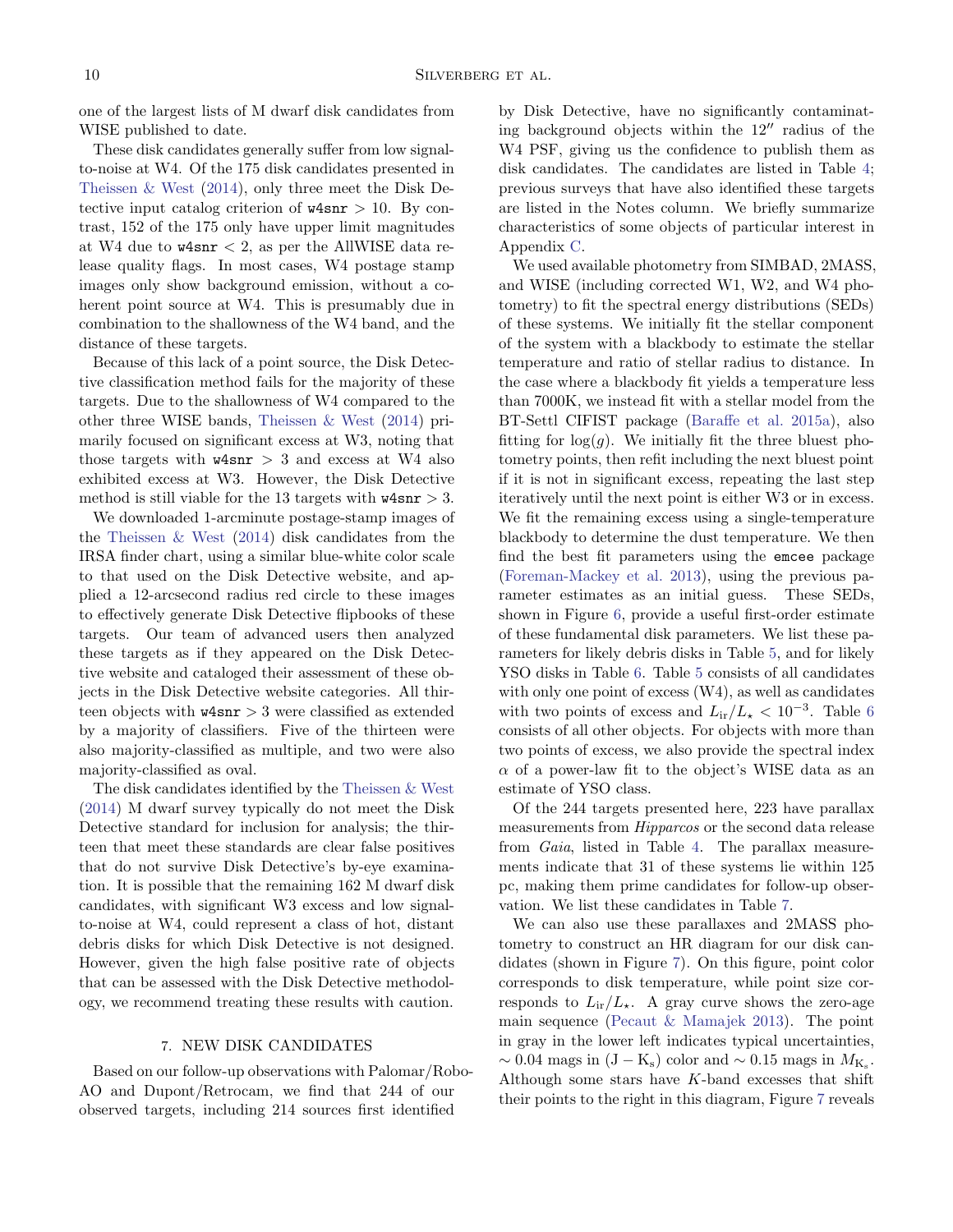|            |      | <b>Identifiers</b>      | Sp.               | Distance      | Magnitudes         |                   |                   |                     |              |
|------------|------|-------------------------|-------------------|---------------|--------------------|-------------------|-------------------|---------------------|--------------|
| Zooniverse | HD   | <b>WISEA</b>            | Type <sup>a</sup> | (pc)          | Vmag <sup>c</sup>  | Jmag              | W1mag             | W4mag               | <b>Notes</b> |
| AWI0000gib | 1777 | J002133.47-661816.6     | A0V               | $163 + 10$    | $7.361 + 0.010$    | $7.365 + 0.027$   | $7.356 + 0.027$   | $6.793 \pm 0.066$   |              |
| AWI0006251 |      | J002155.14-672715.9     |                   | $789 \pm 231$ | $10.75 \pm 0.06$   | $9.008 + 0.023$   | $8.253 \pm 0.022$ | $6.655 \pm 0.065$   |              |
| AWI00062lo | 2830 | J003140.76-014737.3     | A0V               | $109 + 6$     | $7.07 + 0.01$      | $6.917 + 0.019$   | $6.841 + 0.033$   | $5.832 \pm 0.049$   | a, b         |
| AWI0005mry | 3051 | J003412.66+540359.0     | A1V               | $213 \pm 15$  | $7.595 \pm 0.010$  | $7.350 + 0.019$   | $7.346 + 0.049$   | $6.881 + 0.067$     | a            |
| AWI0000jvv |      | $J003507.14+070625.0$   |                   |               |                    | $8.142 + 0.019$   | $6.937 + 0.033$   | $4.923 \pm 0.035$ c |              |
| AWI00062m4 |      | J004826.42+020753.0     |                   | $535 \pm 213$ | $10.264 \pm 0.046$ | $8.490 + 0.026$   | $7.687 + 0.024$   | $5.392 \pm 0.043$ c |              |
| AWI0005viv | 5741 | $J005926.26 + 400918.2$ |                   | $113 \pm 4$   | $7.532 \pm 0.010$  | $7.170 + 0.018$   | $7.139 + 0.031$   | $6.651 \pm 0.054$   |              |
| AWI00055sx | 6370 | $J010652.55+743754.5$   | B9IV              | $354 \pm 39$  | $8.368 \pm 0.012$  | $8.168 \pm 0.029$ | $8.149 + 0.023$   | $7.139 \pm 0.087$   | a            |

<span id="page-10-0"></span>Table 4. Disk Candidates

 ${}^a$ Spectral types are from SIMBAD, with the exception of sources that appear in Paper 1. For those sources, we use the spectral types published in that paper.

 $<sup>b</sup>$  Distances are based on parallax measurements from *Hipparcos* or TGAS, as listed on SIMBAD.</sup>

 $^{\cal C}$  Sourced from SIMBAD.

NOTE—(a) Appears in Paper 1. (b) Listed as a comoving object in [Oh et al.](#page-21-26) [\(2017\)](#page-21-26). (c) Listed in the K2 Ecliptic Plane Input Catalog. (d) Listed in [Chen et al.](#page-20-22) [\(2016\)](#page-20-22). (e) Identified in [Vieira et al.](#page-21-27) [\(2003\)](#page-21-27). (f) Identified in Corbally & Straižys [\(2009\)](#page-20-23). (g) Identified in [Cotten &](#page-20-1) [Song](#page-20-1) [\(2016\)](#page-20-1). (h) Identified in [Esplin et al.](#page-20-24) [\(2014\)](#page-20-24). (i) Identified in [Rebull et al.](#page-21-9) [\(2011\)](#page-21-9). (j) Identified in [Wu et al.](#page-21-5) [\(2013\)](#page-21-5). (k) Identified in [Guieu et al.](#page-20-25) [\(2010\)](#page-20-25). (1) Identified in [Koenig et al.](#page-20-2) [\(2015\)](#page-20-2). (m) Identified in Hernández et al. [\(2005\)](#page-20-26). (n) Identified in [Alcala et al.](#page-20-27) [\(1996\)](#page-20-27). (o) Identified in [Rojas et al.](#page-21-28) [\(2008\)](#page-21-28). (p) Identified in [Sanchez et al.](#page-21-29) [\(2014\)](#page-21-29). (q) Identified in [Rebull et al.](#page-21-30) [\(2000\)](#page-21-30). (r) Identified in [Megeath et al.](#page-21-31) [\(2012\)](#page-21-31). (s) Identified in [Luhman et al.](#page-21-32) [\(2008\)](#page-21-32). (t) Identified in [Rapson et al.](#page-21-33) [\(2014\)](#page-21-33). (u) Identified in [Rizzuto et al.](#page-21-34) [\(2012\)](#page-21-34). (v) Identified in [Chen et al.](#page-20-28) [\(2012\)](#page-20-28). (w) Identified in [Chen et al.](#page-20-29) [\(2014\)](#page-20-29). (x) Identified in [Melis et al.](#page-21-35) [\(2013\)](#page-21-35). (y) Identified in [Evans et al.](#page-20-30) [\(2009\)](#page-20-30). (z) Identified in [Evans et al.](#page-20-31) [\(2003\)](#page-20-31). (α) Identified in [Cruz-Saenz de Miera et al.](#page-20-7) [\(2014\)](#page-20-7). (β) Identified in [Clarke et al.](#page-20-10) [\(2005\)](#page-20-10). (γ) Identified in [Kennedy & Wyatt](#page-20-0) [\(2013\)](#page-20-0). (δ) Identified in [Patel et al.](#page-21-6) [\(2014\)](#page-21-6). ( $\epsilon$ ) Identified in [Barentsen et al.](#page-20-32) [\(2011\)](#page-20-32).

Table [4](#page-10-0) is published in its entirety in the machine-readable format. A portion is shown here for guidance regarding its form and content.

| Zooniverse | WISEA                   | $T_{\rm eff}$ (K)     | $T_{\rm disk}$ (K)  | $L_{\rm ir}/L_{\rm star}$            |
|------------|-------------------------|-----------------------|---------------------|--------------------------------------|
| AWI00062h7 | J002133.47-661816.6     | $11697_{-113}^{+112}$ | $216^{+27}_{-24}$   | $(2.8 \pm 0.4) \times 10^{-5}$       |
| AWI0000bs0 | J003140.76-014737.3     | $10319^{+64}_{-69}$   | $202 \pm 11$        | $(8.6 \pm 0.6) \times 10^{-5}$       |
| AWI0005mrv | $J003412.66 + 540359.0$ | $9680 \pm 72$         | $>$ 35              | < 0.12                               |
| AWI0005yiy | J005926.26+400918.2     | $9165^{+58}_{-52}$    | >46                 | < 0.005                              |
| AWI00055sx | J010652.55+743754.5     | $10106^{+80}_{-85}$   | $182^{+16}_{-15}$   | $(8.1 \pm 1.1) \times 10^{-5}$       |
| AWI00055sz | J011636.23+740136.6     | $9011^{+99}_{-89}$    | $685^{+125}_{-113}$ | $(4.5^{+2.0}_{-1.3}) \times 10^{-4}$ |

<span id="page-10-1"></span>Table 5. Derived Parameters of Debris Disk Candidates

NOTE—Table [5](#page-10-1) is published in its entirety in the machine-readable format. A portion is shown here for guidance regarding its form and content.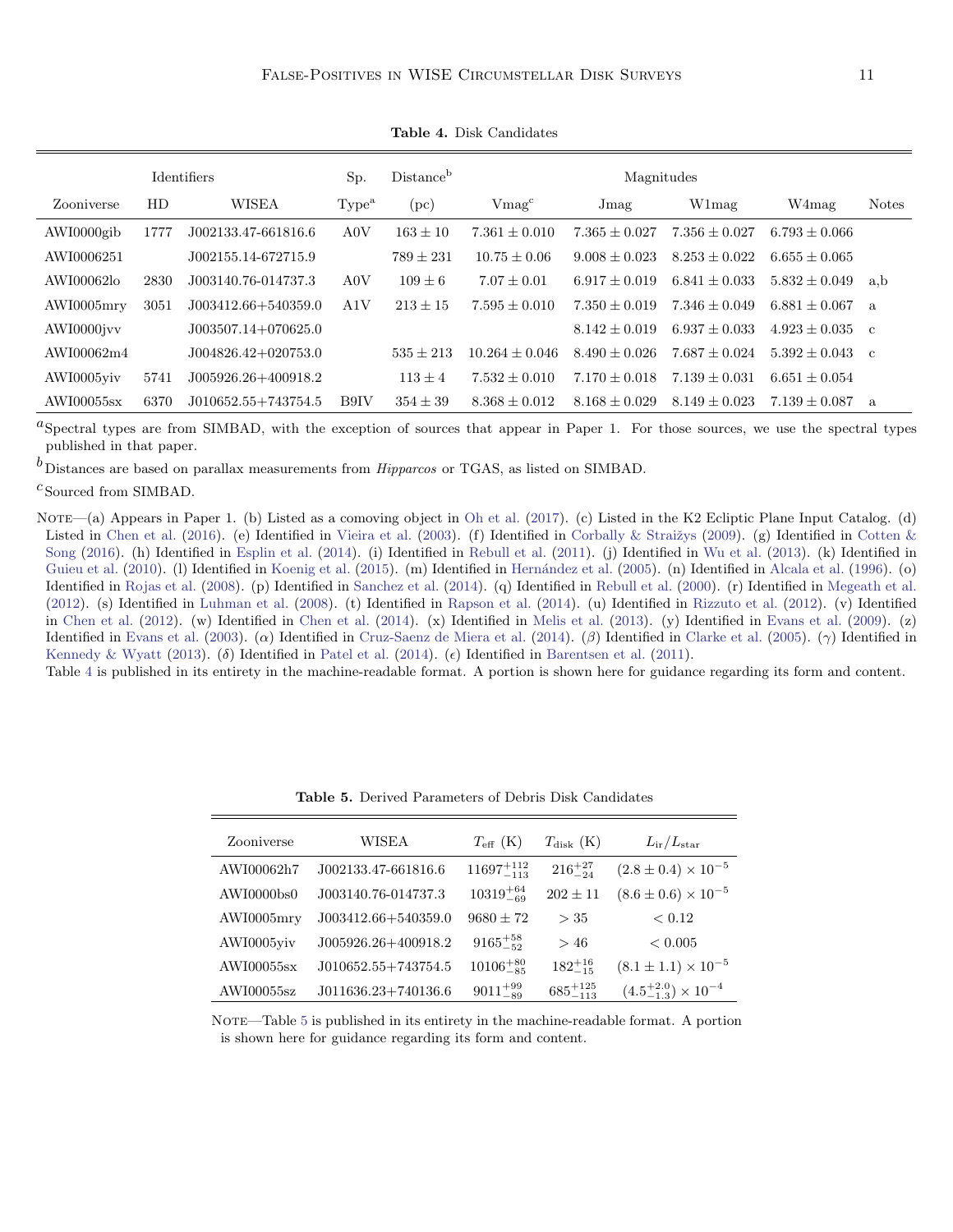

<span id="page-11-0"></span>Figure 6. Sample SEDs for two of the 244 systems presented here. Plotted are Johnson B and V magnitudes based on Tycho photometry (sourced from SIMBAD), 2MASS, and WISE (black circles). Uncertainties in these measurements are typically smaller than the plotting symbol. The best-fit combined model is plotted in green along with each of the model components (photosphere in blue dots, single-temperature dust blackbody as dashed orange). Model stellar temperature, blackbody temperature, and fractional infrared luminosity are listed in the top right corner of each panel. SEDs for the entire sample are available in the online version of the article.

| Zooniverse | WISEA                 | $T_{\rm eff}$ (K) | $\alpha$ disk    | $T_{\rm disk}$ (K) | $L_{ir}/L_{star}$                       |
|------------|-----------------------|-------------------|------------------|--------------------|-----------------------------------------|
| AWI0000nfp | J002155.14-672715.9   | $4700 \pm 100$    |                  | $509 \pm 21$       | $(7.7 \pm 0.05) \times 10^{-3}$         |
| AWI0000jvv | $J003507.14+070625.0$ | $3500 + 100$      |                  | $368^{+12}_{-11}$  | $(1.23^{+0.05}_{-0.04}) \times 10^{-2}$ |
| AWI00062m4 | $J004826.42+020753.0$ | $4600 + 100$      |                  | $207^{+5}$         | $(3.7^{+0.1}_{-0.1}) \times 10^{-3}$    |
| AWI00062mq | J011743.47-523330.8   | $6400 \pm 100$    | $-0.12 + 0.01$   | $436 \pm 4$        | $(9.0 \pm 0.2) \times 10^{-2}$          |
| AWI0005aeg | J013833.77+780834.3   | $6700 \pm 100$    | $-2.11 \pm 0.02$ | $1210^{+26}_{-25}$ | $(2.5^{+0.2}_{-0.1}) \times 10^{-2}$    |

<span id="page-11-1"></span>Table 6. Derived Parameters of YSO Disk Candidates

NOTE—Table [6](#page-11-1) is published in its entirety in the machine-readable format. A portion is shown here for guidance regarding its form and content.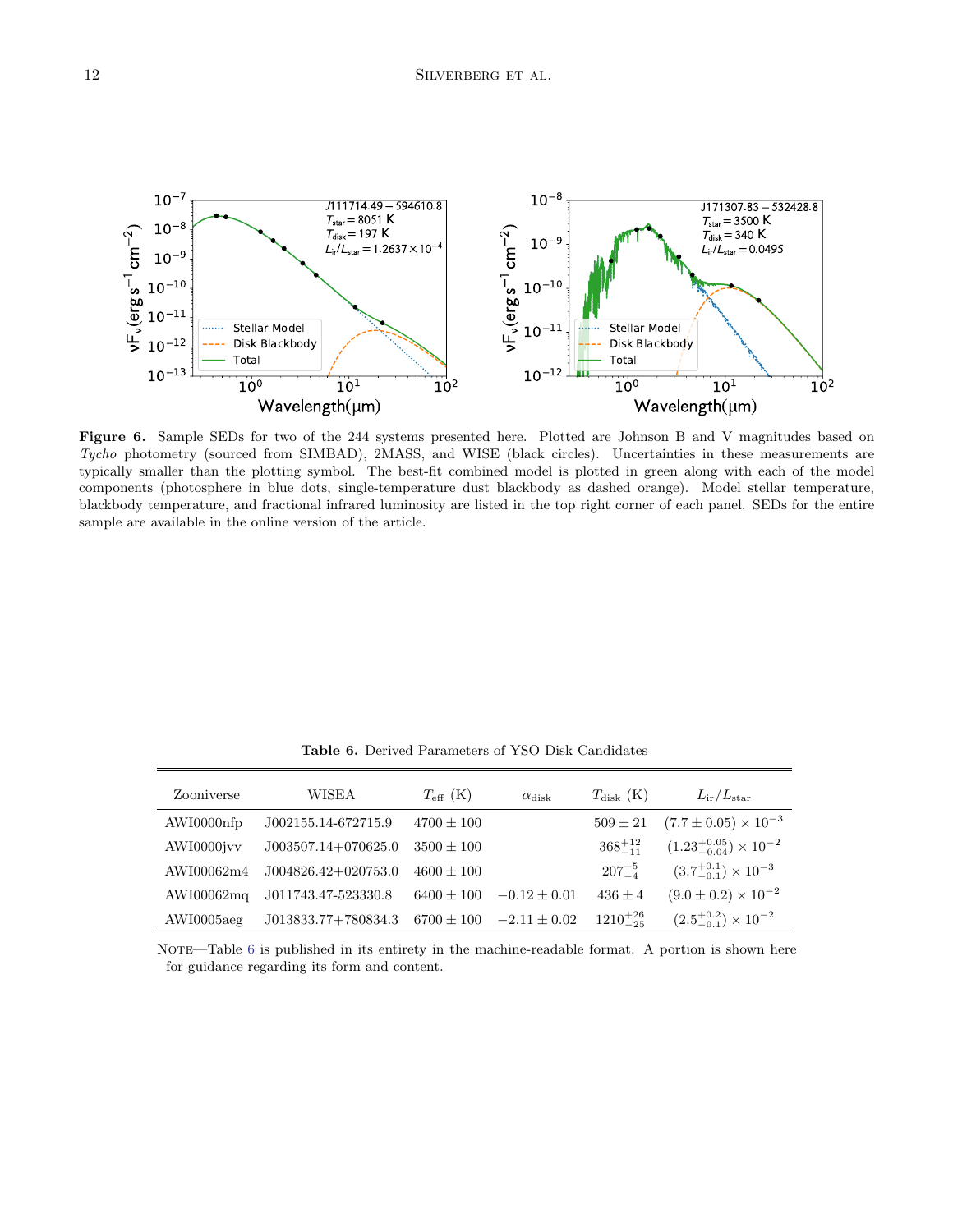| Zooniverse    | WISEA                   | Distance(pc) | V Magnitude       | $T_{\rm eff}$ (K)     | $T_{\rm disk}$ (K) | $L_{\rm ir}/L_{\rm star}$                      |
|---------------|-------------------------|--------------|-------------------|-----------------------|--------------------|------------------------------------------------|
| AWI00062lo    | J003140.76-014737.3     | $109 \pm 6$  | $7.07 \pm 0.01$   | $10311^{+65}_{-62}$   | $202^{+11}_{-10}$  | $8.5(^{+0.54}_{-0.58}) \times 10^{-5}$         |
| AWI0005yiy    | J005926.26+400918.2     | $113 \pm 4$  | $7.532 \pm 0.01$  | $9169 \pm 57$         | $59^{+29}_{-17}$   | $7.4(^{+140}_{-6.4}) \times 10^{-4}$           |
| AWI000425z    | $J024755.37+553648.4$   | $99 \pm 3$   | $6.918 \pm 0.01$  | $9490^{+66}_{-67}$    | $131^{+38}_{-43}$  | $4.2(^{+4.7}_{-0.82}) \times 10^{-5}$          |
| AWI0000phh    | $J025614.05+040254.2$   | $125 \pm 21$ | $7.706 \pm 0.014$ | $11304_{-120}^{+122}$ | $215^{+16}_{-14}$  | $6.4(^{+0.60}_{-0.62}) \times 10^{-5}$         |
| AWI0005yk3    | $J030651.95 + 303136.8$ | $73 \pm 3$   | $7.061 \pm 0.011$ | $7640^{+46}_{-44}$    | $243 \pm 5$        | $7.5(\pm 0.20) \times 10^{-4}$                 |
| AWI0005ykd    | J032448.99+283908.6     | $106 \pm 6$  | $7.121 \pm 0.01$  | $9537^{+71}_{-60}$    | $118 \pm 38$       | $5.5\left(^{+11}_{-1.4}\right) \times 10^{-5}$ |
| AWI0005zy4    | $J032504.59+105835.0$   | $116 \pm 5$  | $7.294 \pm 0.011$ | $9493^{+69}_{-71}$    | $182^{+37}_{-51}$  | $3.4(^{+0.85}_{-0.70}) \times 10^{-5}$         |
| AWI00062iw    | J032555.87-355515.1     | $100 \pm 6$  | $6.385 \pm 0.009$ | $10160^{+86}_{-81}$   | $216^{+22}_{-21}$  | $4.1(^{+0.42}_{-0.39}) \times 10^{-5}$         |
| AWI0005ym9    | $J035157.43+255955.4$   | $121 \pm 9$  | $7.68 \pm 0.01$   | $9135^{+49}_{-48}$    | $158^{+44}_{-63}$  | $3.9(^{+2.9}_{-1.1}) \times 10^{-5}$           |
| AWI0005ymc    | $J040040.65 + 202447.8$ | $119 \pm 5$  | $8.05 \pm 0.01$   | $8410 \pm 46$         | $131^{+5}_{-6}$    | $5.7(^{+0.42}_{-0.35}) \times 10^{-4}$         |
| AWI0005zz5    | J040238.47-004803.7     | $123 \pm 8$  | $6.93 \pm 0.1$    | $11167^{+81}_{-80}$   | $176^{+20}_{-24}$  | $3.4(^{+0.47}_{-0.43}) \times 10^{-5}$         |
| AWI0005ymi    | $J041249.03+193219.2$   | $115 \pm 5$  | $7.783 \pm 0.014$ | $6100 \pm 100$        | $175^{+14}_{-15}$  | $2.3(^{+0.21}_{-0.19}) \times 10^{-4}$         |
| AWI0005wcl    | J045519.57+163712.9     | $109 \pm 8$  | $7.17 \pm 0.01$   | $10127^{+81}_{-80}$   | $214^{+21}_{-18}$  | $5.1(\pm 0.58) \times 10^{-5}$                 |
| AWI0005d88    | $J083100.44+185806.0$   | $91 \pm 4$   | $7.418 \pm 0.012$ | $8319^{+47}_{-51}$    | $45^{+20}_{-10}$   | $1.0(^{+20}_{-0.96}) \times 10^{-2}$           |
| AWI0000v1k    | J111714.49-594610.8     | $76 \pm 1$   | $7.15 \pm 0.01$   | $8048^{+52}_{-51}$    | $195^{+17}_{-16}$  | $1.3(^{+0.099}_{-0.096}) \times 10^{-4}$       |
| AWI0005da8    | J112256.98-203731.7     | $114 \pm 5$  | $7.466 \pm 0.011$ | $8835^{+64}_{-59}$    | $132^{+42}_{-48}$  | $5.6(^{+8.7}_{-1.3}) \times 10^{-5}$           |
| AWI00056ck    | J121456.32-475654.6     | $117 \pm 5$  | $8.097 \pm 0.011$ | $7889^{+47}_{-48}$    | $150^{+7}_{-8}$    | $3.3(^{+0.20}_{-0.18}) \times 10^{-4}$         |
| AWI00056i5    | J132026.77-491325.4     | $116 \pm 4$  | $7.948 \pm 0.012$ | $8213^{+57}_{-55}$    | $172^{+13}_{-14}$  | $1.3(^{+0.095}_{-0.093}) \times 10^{-4}$       |
| AWI0000uji    | J151147.67+101259.8     | $117 \pm 6$  | $6.875 \pm 0.012$ | $10812_{-99}^{+100}$  | $278^{+38}_{-29}$  | $3.7(^{+0.50}_{-0.49}) \times 10^{-5}$         |
| AWI0000v1z    | $J152954.11+234901.6$   | $114 \pm 4$  | $7.585 \pm 0.011$ | $8576^{+49}_{-51}$    | $47^{+35}_{-13}$   | $3.1(^{+160}_{-3.0}) \times 10^{-3}$           |
| AWI00057qr    | J164548.44-263858.1     | $108 \pm 6$  | $7.02 \pm 0.011$  | $10863_{-97}^{+104}$  | $193^{+11}_{-10}$  | $7.8(\pm 0.54) \times 10^{-5}$                 |
| AWI00002yt    | J172007.53+354103.6     | $101 \pm 2$  | $8.272 \pm 0.012$ | $6800 \pm 100$        | $196 \pm 30$       | $9.0(\pm 1.5) \times 10^{-5}$                  |
| AWI0005igi    | J172452.23-185133.5     | $98 \pm 3$   | $8.5 \pm 0.015$   | $6200 \pm 100$        | $91^{+13}_{-17}$   | $2.3(^{+3.0}_{-0.71}) \times 10^{-3}$          |
| AWI0005d5p    | J180230.72+583738.4     | $89 \pm 4$   | $6.858 \pm 0.01$  | $9659 \pm 75$         | $152^{+35}_{-45}$  | $3.3(^{+1.3}_{-0.44}) \times 10^{-5}$          |
| AWI000621a    | J205241.67-531624.8     | $63 \pm 1$   | $7.663 \pm 0.011$ | $6300 \pm 100$        | $47^{+23}_{-10}$   | $1.3(^{+21}_{-1.2}) \times 10^{-2}$            |
| AWI0006222    | J210916.04-001405.6     | $103 \pm 9$  | $6.659 \pm 0.01$  | $9118^{+60}_{-55}$    | $171^{+24}_{-32}$  | $5.4(^{+0.65}_{-0.51}) \times 10^{-5}$         |
| AWI00019i2    | $J221055.01 + 575629.4$ | $112 \pm 4$  | $7.42 \pm 0.01$   | $8824^{+52}_{-54}$    | $261^{+21}_{-20}$  | $8.4(^{+0.82}_{-0.79}) \times 10^{-5}$         |
| AWI0000gjb    | J224206.62-032824.4     | $112 \pm 12$ | $7.159 \pm 0.011$ | $11159_{-98}^{+100}$  | $180^{+19}_{-21}$  | $3.8(^{+0.42}_{-0.40}) \times 10^{-5}$         |
| $AWI00062$ gs | J230533.05+145732.5     | $124 \pm 12$ | $6.762 \pm 0.01$  | $11596 \pm 102$       | $162^{+19}_{-24}$  | $3.3(^{+0.48}_{-0.40}) \times 10^{-5}$         |
| AWI0006213    | J235537.71+081323.7     | $113 \pm 8$  | $6.818 \pm 0.01$  | $11396_{-105}^{+109}$ | $269^{+37}_{-29}$  | $3.2(^{+0.41}_{-0.40}) \times 10^{-5}$         |
| AWI00062h1    | $J235746.21 + 112827.6$ | $102 \pm 6$  | $6.644 \pm 0.01$  | $11092^{+92}_{-96}$   | $205 \pm 27$       | $2.6(^{+0.36}_{-0.35})\times10^{-5}$           |

<span id="page-12-0"></span>Table 7. Disk Candidates Within 125 Pc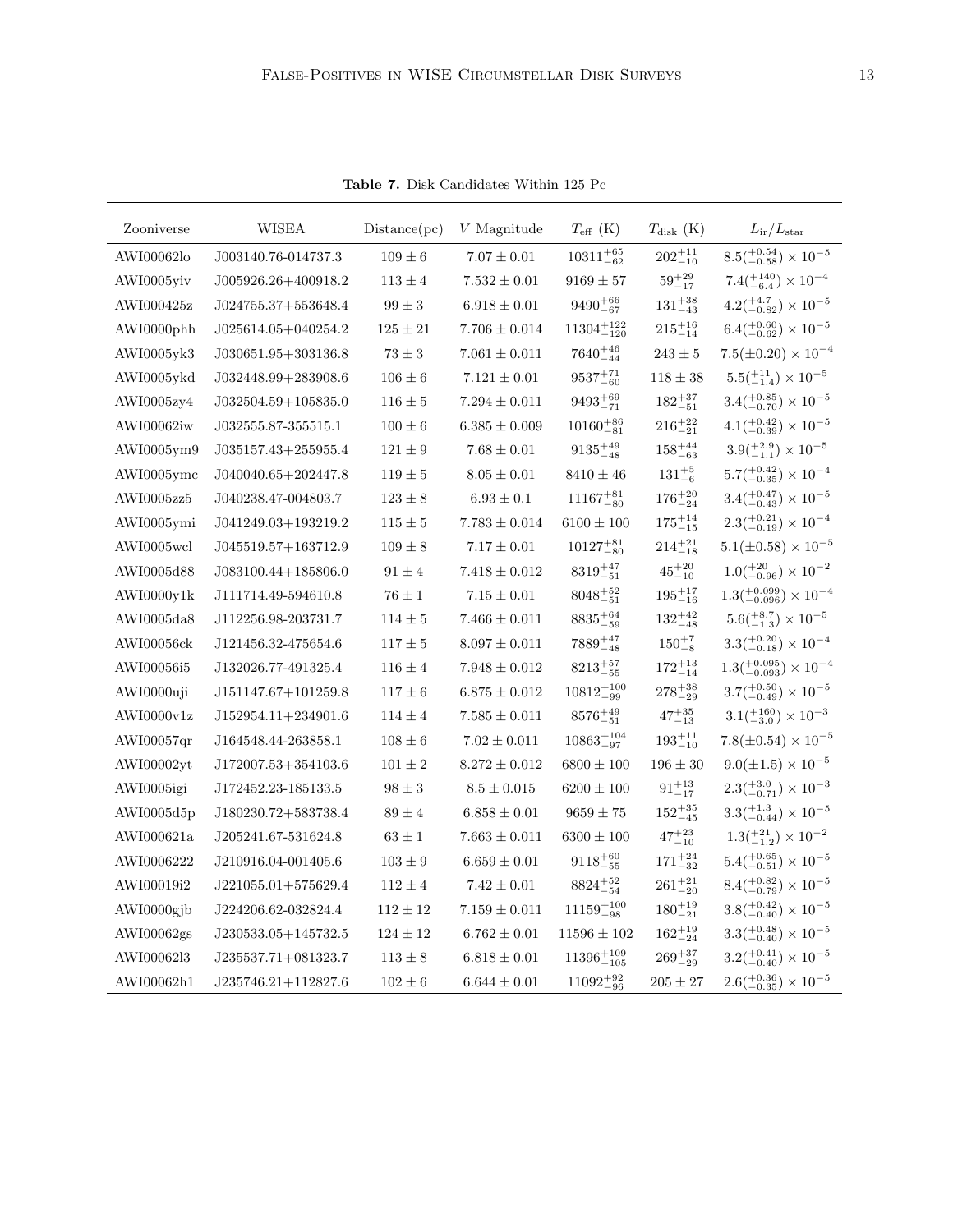

<span id="page-13-0"></span>Figure 7. 2MASS  $(M_K, J - K)$  color-magnitude diagram of 223 disk candidates with parallax measurements. Point color corresponds to disk temperature, while point size corresponds to  $L_{ir}/L_{star}$ . 148 disk candidates lie within 1.5 mag of the zero age main sequence (gray line), and 126 lie within 1.5 mag of the zero age main sequence with spectral type earlier than G0. Main sequence spectral types are listed across the top for reference. The point in grey in the lower left indicates typical uncertainties, ∼ 0.04 mags in (J-K) color and  $\sim 0.15$  mags in  $M_K$ .

that none of the host stars with parallaxes has a mainsequence type later than roughly K7. Even with our "drain-the-lake" approach to searching for debris disks, the M dwarf disks remain hidden, at least in this sample.

The diagram also reveals some potentially interesting outliers. The yellow point near the center of the figure is WISEA J191845.28+371449.2. This star, listed in SIM-BAD as an A2 at a distance of 573 pc, has excess flux in all three 2MASS bands and all four WISE bands, which is well modeled by a single-temperature blackbody at 1535 K with  $L_{ir}/L_{\star} = 0.0647$  (Figure [8\)](#page-13-1). The star lies roughly 0.7 mag to the right of the zero-age main sequence primarily because of its  $K_s$  excess of 0.623 mag. If this star is indeed a main sequence star with a debris disk as its SED fit suggests, this system would be an example of an "extreme debris disk" [\(Meng et al.](#page-21-36) [2015;](#page-21-36) [Theissen & West](#page-21-37) [2017\)](#page-21-37), i.e., a signpost of a recent giant impact. Given the lack of an additional mid-IRdriven excess, this object could also be an example of a precursor to a two component system with a hot debris disk [\(Akeson et al.](#page-20-33) [2009\)](#page-20-33), where a gap has not yet been cleared between the two components. However, Gaia DR2 indicates that this object could be super-luminous for a spectral type of ∼A2 (the expected spectral type for the SED-fit stellar temperature), and optical spectroscopy indicates that this object could instead be a weak-lined Herbig Ae star (Bans et al. 2018, in prep).

Additional follow-up with radio/sub-millimeter observations would be necessary to confirm whether this object hosts a warm debris disk, or instead has the expected substantial cold material reservoir of a Herbig Ae system.



<span id="page-13-1"></span>Figure 8. SED for WISEA J191845.28+371449.2. This system is well fit by a stellar temperature blackbody with a ∼ 1535 K disk blackbody with fractional infrared luminosity ∼ 0.065, suggesting an extreme debris disk.

[Zuckerman](#page-21-38) [\(2015\)](#page-21-38) noted the high frequency of warm dust disks occurring around stars that were members of binary systems. [Oh et al.](#page-21-26) [\(2017\)](#page-21-26) specifically searched for new comoving pairs and systems in the Tycho-Gaia Astrometric Solution (TGAS; [Gaia Collaboration et al.](#page-20-34) [2016a;](#page-20-34) [Lindegren et al.](#page-21-39) [2016\)](#page-21-39). Out of 619,618 stars searched, they identified 8,472 stars as members of comoving pairs, and a further 2,134 as members of larger comoving systems. We note that 27 of our disk candidates presented here appear as members of comoving systems in [Oh et al.](#page-21-26) [\(2017\)](#page-21-26) (listed in Table [4\)](#page-10-0), out of 105 with parallax data sufficient for inclusion in the [Oh](#page-21-26) [et al.](#page-21-26) [\(2017\)](#page-21-26) survey. Twelve of these 105, or  $11\% \pm 3\%$ , are members of comoving pairs only, significantly higher than the overall rate of 1.37% found by [Oh et al.](#page-21-26) [\(2017\)](#page-21-26). This significantly higher rate contributes further support to the hypothesis of [Zuckerman](#page-21-38) [\(2015\)](#page-21-38).

We tested the likelihood of moving group membership for each of the new disk candidates we present here using BANYAN  $\Sigma$  (Gagné et al. [2018\)](#page-20-35), and compared our targets with previous moving group membership determinations. We present the first 22  $\mu$ m excess detection around J111714.49-594610.8, a known member of the Lower Centaurus Crux (LCC). Testing its kinematics with BANYAN  $\Sigma$ , however, indicates a 44.9% probability of membership in LCC, and a 40.5% probability of membership in Carina. We also note the first detection of an infrared excess around J140353.79- 534628.3, a known Sco-Cen member [\(Hoogerwerf](#page-20-36) [2000\)](#page-20-36) for which BANYAN  $\Sigma$  yields an 88.9% chance of mem-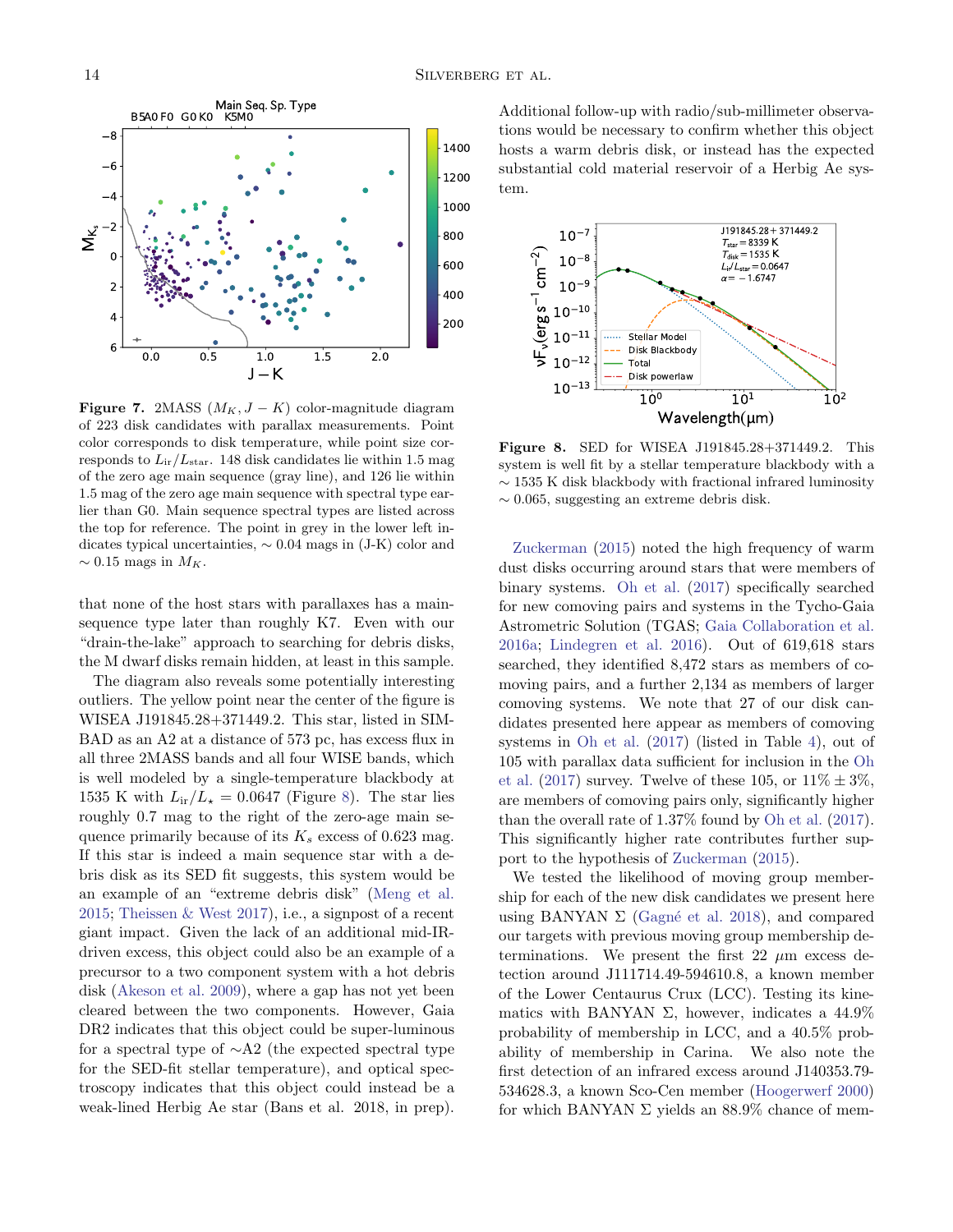bership in the Upper Centaurus-Lepus complex (UCL). We find that J164540.79-310226.6, a star with infrared excess previously detected by [Cruz-Saenz de Miera et al.](#page-20-7) [\(2014\)](#page-20-7), has a 96.9% probability of membership in UCL. These determinations give us age benchmarks for these systems, allowing us to compare them to disk evolutionary models. Identification of disks in moving groups has yielded unexpected and valuable results with regard to theories of disk evolution, such as the identification of a primordial disk around an M dwarf in the Carina association, at an age 9 times greater than the e-folding time for primordial disk dissipation around solar-type stars [\(Silverberg et al.](#page-21-24) [2016;](#page-21-24) [Murphy et al.](#page-21-40) [2018\)](#page-21-40).

Most of our published targets do not yet have spectroscopically-determined spectral types or luminosity classes, and many do not have measured distances. An ongoing spectroscopic follow-up campaign of DDOIs (Bans et al., in prep) will present a more complete and more detailed analysis of the distribution of spectral types of our objects.

Between this paper, Paper 1, and [Silverberg et al.](#page-21-24) [\(2016\)](#page-21-24), Disk Detective has now published 215 previouslyunidentified disk candidates. Of the 144 with either published spectral types or known parallaxes, the majority (110) are early-type main sequence stars. 125 of the 215 have disk temperatures  $T_{\rm disk}$   $<$  300 K, and disk temperatures range up to 1800 K. A majority of these disks (114) have fractional infrared luminosities  $L_{ir}/L_{star} > 10^{-3}$ , suggesting that these are likely primordial disks, per the criterion suggested by [Williams](#page-21-41) [& Cieza](#page-21-41) [\(2011\)](#page-21-41); many of these do not appear in our previous HR diagram because they lack parallax measurements. The characteristics of this sample overall suggest that while designed to identify debris disks, Disk Detective also effectively locates new primordial disks.

#### 8. SUMMARY

<span id="page-14-0"></span>In this paper, we presented the results of follow-up imaging of 261 Disk Detective Objects of Interest, determining whether background contaminants appeared and whether they significantly impacted the infrared excess around these objects observed with WISE. We find that background objects, while apparent in the images, significantly affect the observed excess at a rate of  $~\sim 6\%$ . Combining these data with false-positive rates from classifications and literature review, we find that AllWISE should yield  $\sim 21,600$  high quality disk candidates based on excess at 22  $\mu$ m. Applying this result to other surveys, we estimate that  $4 - 8\%$  of published disk candidates from high-quality surveys may have background objects in follow-up high-resolution

imaging bright enough to significantly affect the detected excess. Based on our expected yield of disks from AllWISE, we found that the searches of [McDonald et al.](#page-21-0) [\(2012\)](#page-21-0), [McDonald et al.](#page-21-1) [\(2017\)](#page-21-1), and [Marton et al.](#page-21-2) [\(2016\)](#page-21-2) have lower-limit false positive rates greater than 70%. We considered the 175 disk candidates of [Theissen &](#page-21-3) [West](#page-21-3) [\(2014\)](#page-21-3), and found that the vast majority of these candidates would not be detected by Disk Detective due to insufficient signal-to-noise at W4. All thirteen targets in the [Theissen & West](#page-21-3) [\(2014\)](#page-21-3) search with W4 SNR sufficient for the Disk Detective methodology to apply were false-positive identifications after visual inspection.

We presented a sample of 244 disk candidates, vetted through visual inspection by citizen scientists and high-resolution follow-up imaging to refine the observed excess. Disk Detective has now published 215 newlyidentified disk systems, of which 114 have fractional infrared luminosities indicative of primordial disks (either full protoplanetary or transitional). We find twelve of our disk candidates to be in comoving pairs, providing further support for the hypothesis of [Zuckerman](#page-21-38) [\(2015\)](#page-21-38) that there is a causal relationship between a distant companion and a warm dusty debris disk. We identified one system, WISEA J191845.28+371449.2, as a likely "extreme" debris disk, based on its high fractional infrared luminosity. Thirty-one of these systems lie within 125 pc, including 27 debris disks. These nearby disk systems are good targets for adaptive-optics and coronagraphic imaging to directly image exoplanets in orbit around the host star.

High-resolution follow-up imaging can eliminate many false positives, but it will not eliminate not-yet-identified spectroscopic false-positive detections of primordial and debris disks (e.g. previously-unidentified dustproducing M giants, AGN, classical Be stars). A spectroscopic follow-up program to identify these sorts of false positives is ongoing. The results presented here should be used in conjunction with the results of that program (Bans et al., in prep) to determine the expected yield of AllWISE.

We thank the anonymous reviewer for providing comments that helped to improve the content and clarity of this paper, We acknowledge support from grant 14-ADAP14-0161 from the NASA Astrophysics Data Analysis Program and grant 16-XRP16 2-0127 from the NASA Exoplanets Research Program. M.J.K. acknowledges funding from the NASA Astrobiology Program via the Goddard Center for Astrobiology.

This publication makes use of data products from the Wide-Field Infrared Survey Explorer, which is a joint project of the University of California, Los Angeles, and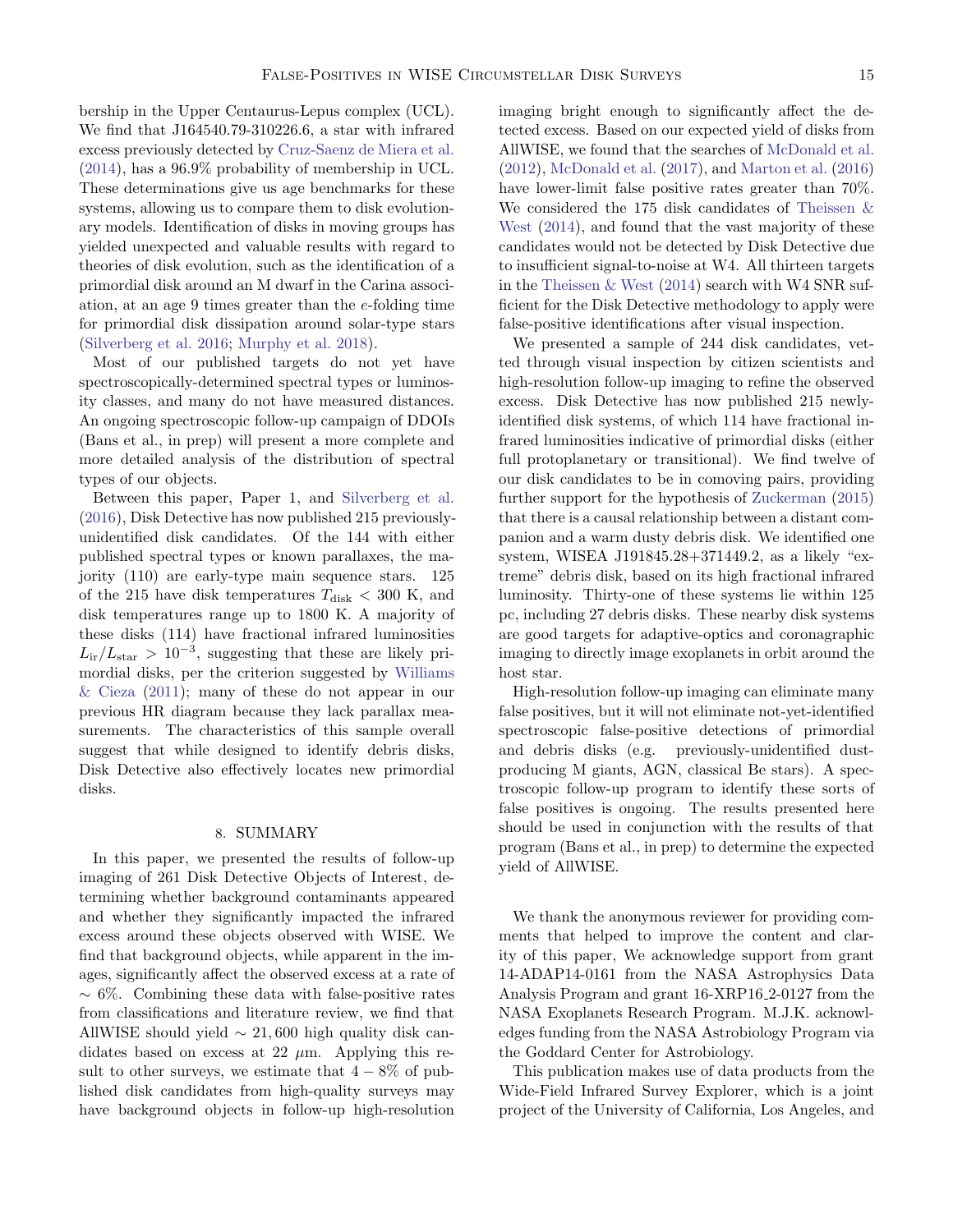the Jet Propulsion Laboratory (JPL)/California Institute of Technology (Caltech), and NEOWISE, which is a project of JPL/Caltech. WISE and NEOWISE are funded by NASA.

2MASS is a joint project of the University of Massachusetts and the Infrared Processing and Analysis Center (IPAC) at Caltech, funded by NASA and the NSF.

The Digitized Sky Survey was produced at the Space Telescope Science Institute under U.S. Government grant NAG W-2166. The images of these surveys are based on photographic data obtained using the Oschin Schmidt Telescope on Palomar Mountain and the UK Schmidt Telescope. The plates were processed into the present compressed digital form with the permission of these institutions.

Funding for the SDSS and SDSS-II has been provided by the Alfred P. Sloan Foundation, the Participating Institutions, the National Science Foundation, the U.S. Department of Energy, the National Aeronautics and Space Administration, the Japanese Monbukagakusho, the Max Planck Society, and the Higher Education Funding Council for England. The SDSS Web Site is http://www.sdss.org/.

The SDSS is managed by the Astrophysical Research Consortium for the Participating Institutions. The Participating Institutions are the American Museum of Natural History, Astrophysical Institute Potsdam, University of Basel, University of Cambridge, Case Western Reserve University, University of Chicago, Drexel University, Fermilab, the Institute for Advanced Study, the Japan Participation Group, Johns Hopkins University, the Joint Institute for Nuclear Astrophysics, the Kavli Institute for Particle Astrophysics and Cosmology, the Korean Scientist Group, the Chinese Academy of Sciences (LAMOST), Los Alamos National Laboratory, the Max-Planck-Institute for Astronomy (MPIA), the Max-Planck-Institute for Astrophysics (MPA), New Mexico State University, Ohio State University, University of Pittsburgh, University of Portsmouth, Princeton University, the United States Naval Observatory, and the University of Washington.

This research has made use of the SIMBAD database, operated at CDS, Strasbourg, France. Some of the data presented in this paper were obtained from the Mikulski Archive for Space Telescopes (MAST). STScI is operated by the Association of Universities for Research in Astronomy, Inc., under NASA contract NAS5-26555. Support for MAST for non-HST data is provided by the NASA Office of Space Science via grant NNX13AC07G and by other grants and offices. This research has made use of the VizieR catalogue access tool, CDS, Strasbourg, France.

This work has made use of data from the European Space Agency (ESA) mission Gaia ([https://www.](https://www.cosmos.esa.int/gaia) [cosmos.esa.int/gaia](https://www.cosmos.esa.int/gaia)), processed by the Gaia Data Processing and Analysis Consortium (DPAC, [https://](https://www.cosmos.esa.int/web/gaia/dpac/consortium) [www.cosmos.esa.int/web/gaia/dpac/consortium](https://www.cosmos.esa.int/web/gaia/dpac/consortium)). Funding for the DPAC has been provided by national institutions, in particular the institutions participating in the Gaia Multilateral Agreement.

The Robo-AO system was developed by collaborating partner institutions, the California Institute of Technology and the Inter-University Centre for Astronomy and Astrophysics, and with the support of the National Science Foundation under Grant Nos. AST-0906060, AST-0960343 and AST-1207891, the Mt. Cuba Astronomical Foundation and by a gift from Samuel Oschin. C.B. acknowledges support from the Alfred P. Sloan Foundation.

IRAF is distributed by the National Optical Astronomy Observatory, which is operated by the Association of Universities for Research in Astronomy (AURA) under a cooperative agreement with the National Science Foundation. PyRAF is a product of the Space Telescope Science Institute, which is operated by AURA for NASA. This research made use of ds9, a tool for data visualization supported by the Chandra X-ray Science Center (CXC) and the High Energy Astrophysics Science Archive Center (HEASARC) with support from the JWST Mission office at the Space Telescope Science Institute for 3D visualization. Resources supporting this work were provided by the NASA High-End Computing (HEC) Program through the NASA Center for Climate Simulation (NCCS) at Goddard Space Flight Center.

Facilities: FLWO:2MASS, CTIO:2MASS, WISE, PO:1.5m (Robo-AO), Du Pont (RetroCam)

Software: IRAF [\(Tody](#page-21-42) [1993\)](#page-21-42), PyRAF, AstroPy [\(As](#page-20-37)[tropy Collaboration et al.](#page-20-37) [2013\)](#page-20-37), NumPy [\(Van Der Walt](#page-21-43) [et al.](#page-21-43) [2011\)](#page-21-43), SciPy [\(jon](#page-20-38) [2001\)](#page-20-38), Matplotlib [\(Hunter](#page-20-39) [2007\)](#page-20-39), pandas [\(McKinney](#page-21-44) [2010\)](#page-21-44), emcee [\(Foreman-Mackey](#page-20-21) [et al.](#page-20-21) [2013\)](#page-20-21)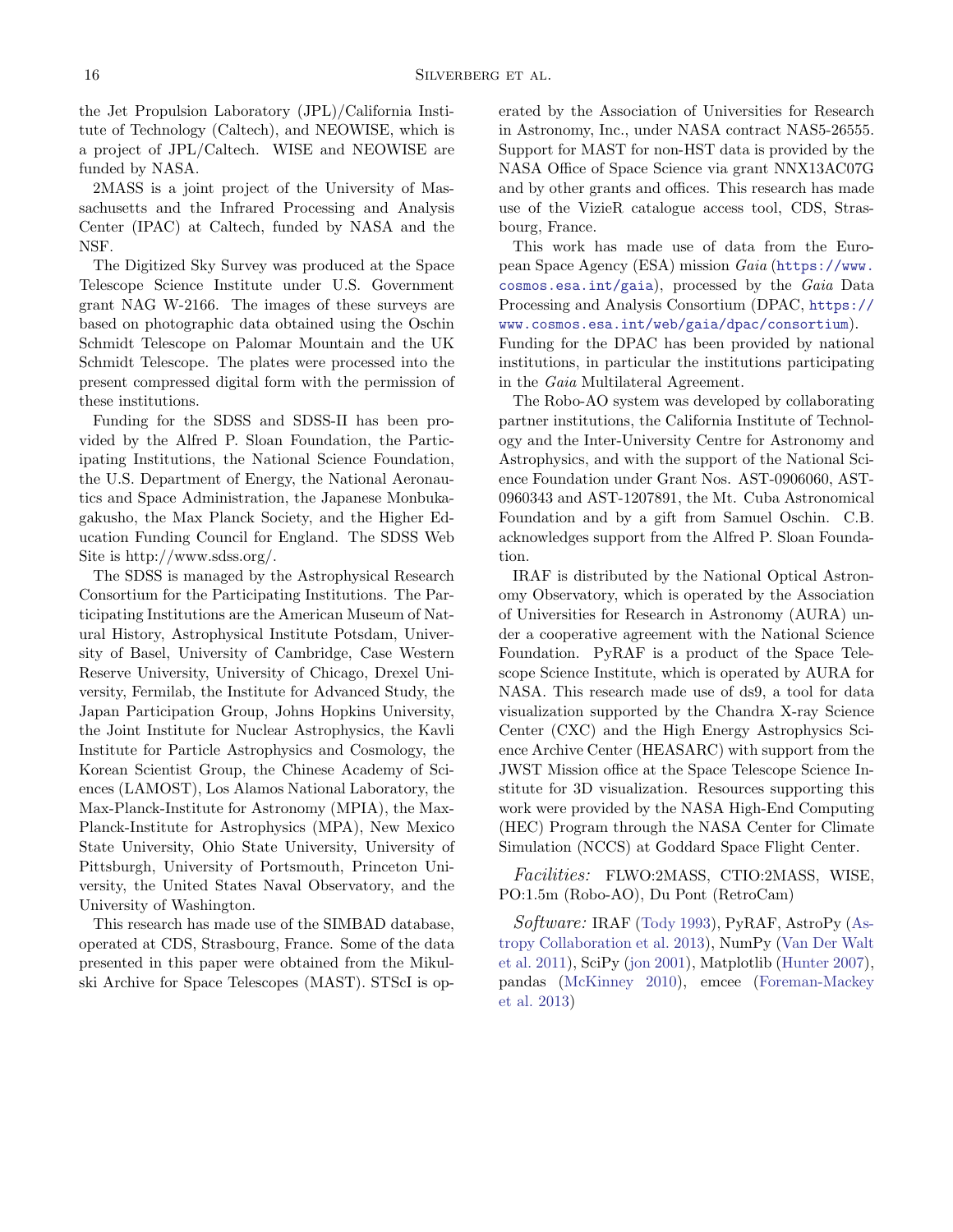#### APPENDIX

#### A. CHANGES TO THE WEBSITE CLASSIFICATION SCHEME AFTER PAPER 1

Since Paper 1, we have made two key changes to the website classification setup; we changed the scheme for retiring subjects, and we corrected the online photometry to account for saturation effects at W1 and W2.

### A.1. New Retirement Scheme

<span id="page-16-0"></span>Visitors to the diskdetective.org site ("users") view "flipbooks" showing several images of the same source at different wavelengths. After they view the flipbooks, users answer a question, "What best describes the object you see?", by clicking on one or more of six buttons, labeled "Multiple objects in the Red Circle", "Object Moves off the Crosshairs", "Extended beyond circle in WISE Images" "Empty Circle in WISE images", "Not Round in DSS2 or 2MASS images" and "None of the Above/Good Candidate". With the exception of the "None of the Above" option, the user can choose more than one description per flipbook. After at least one of these classification buttons is chosen, a button labeled "Finish" becomes active; clicking this button records the user's choices and causes the next flipbook to appear.

To utilize this classification data requires a "retirement scheme," a set of rules for deciding when a given subject has received enough classifications that we can be reasonably sure of whether or not it is a good candidates. Prior to July 23, 2015, we used a very simple retirement scheme; we retired all subjects after 15 classifications. However, we realized that certain kinds of sources did not require so many independent classifications to make a confident decision about their nature. So on July 23, 2015, we put in place a new retirement scheme that allows us to progress more rapidly through the data.

To develop this new scheme, we experimented with several possible retirement rules by applying them to a set of subjects that already had fifteen classifications, to see if they would alter the final classification. We found that users were especially reliable at classifications as "Multiple objects in the Red Circle", or "Not Round in DSS2 or 2MASS images". Even if we used only the first five classifications of subjects in these categories, it did not change their ultimate classification. So we chose to implement a retirement rule that retires the subjects as either "Multiple objects..." or "Not Round..." when four out of the first five classifications are either "multi" or "oval" respectively. From the first year of classifications we know that almost 45% of our sources fit in one of these two categories. So we expected a substantial increase in efficiency from this rule, and indeed, though the number of active participants in the project remained stable roughly since July 2014, we have seen a noticeable increase in the retirement rate since implementing the new rule, so that 26% of our 278,121 subjects have now been retired.

### A.2. Removal of WISE 1 Dropouts

<span id="page-16-1"></span>A second improvement we made to the website was that we removed a list of problematic subjects from the online classification process. As [Patel et al.](#page-21-6) [\(2014\)](#page-21-6) and others have noted, bright sources can saturate the WISE detectors, causing systematic errors in the WISE photometry. These errors are worse at the WISE W1 and W2 bands. Since we chose objects for our input catalog using [W1]-[W4] colors, these photometric errors caused us to include some objects in our input catalog that had no true excess at  $W_4(22\mu m)$ , only false deficits at W1. Using the saturation corrections in [Patel et al.](#page-21-6) [\(2014\)](#page-21-6), we found a list of 279 subjects that had been included in our search incorrectly because of saturation errors in their W1 photometry. On August 3, 2015, we removed these sources from the vetting process.

### B. DERIVING BRIGHTNESS THRESHOLDS FOR CONTAMINANTS

<span id="page-16-2"></span>In this section, we derive a minimum brightness for background objects to produce a false positive excess detection in our system. We also show how these brightnesses propagate to the i, Y and H bands we use in our follow-up observations.

#### B.1. Minimum Contaminant Brightness in W4

Let us suppose that we have a target star with no circumstellar dust, whose spectrum is accurately approximated by the Rayleigh-Jeans law in the WISE bands. We will denote this target star's intrinsic magnitudes as  $m_t$ , and its intrinsic flux as  $f_{m,t}$ . Let us also suppose a background contaminant whose intrinsic magnitudes will be denoted  $m_c$ and whose flux will be denoted  $f_{m,c}$ . This background contaminant lies substantially inside the W4 PSF half-width at half-maximum, such that the observed W4 magnitude  $[W4]_{obs}$  is the magnitude of the combined light from the target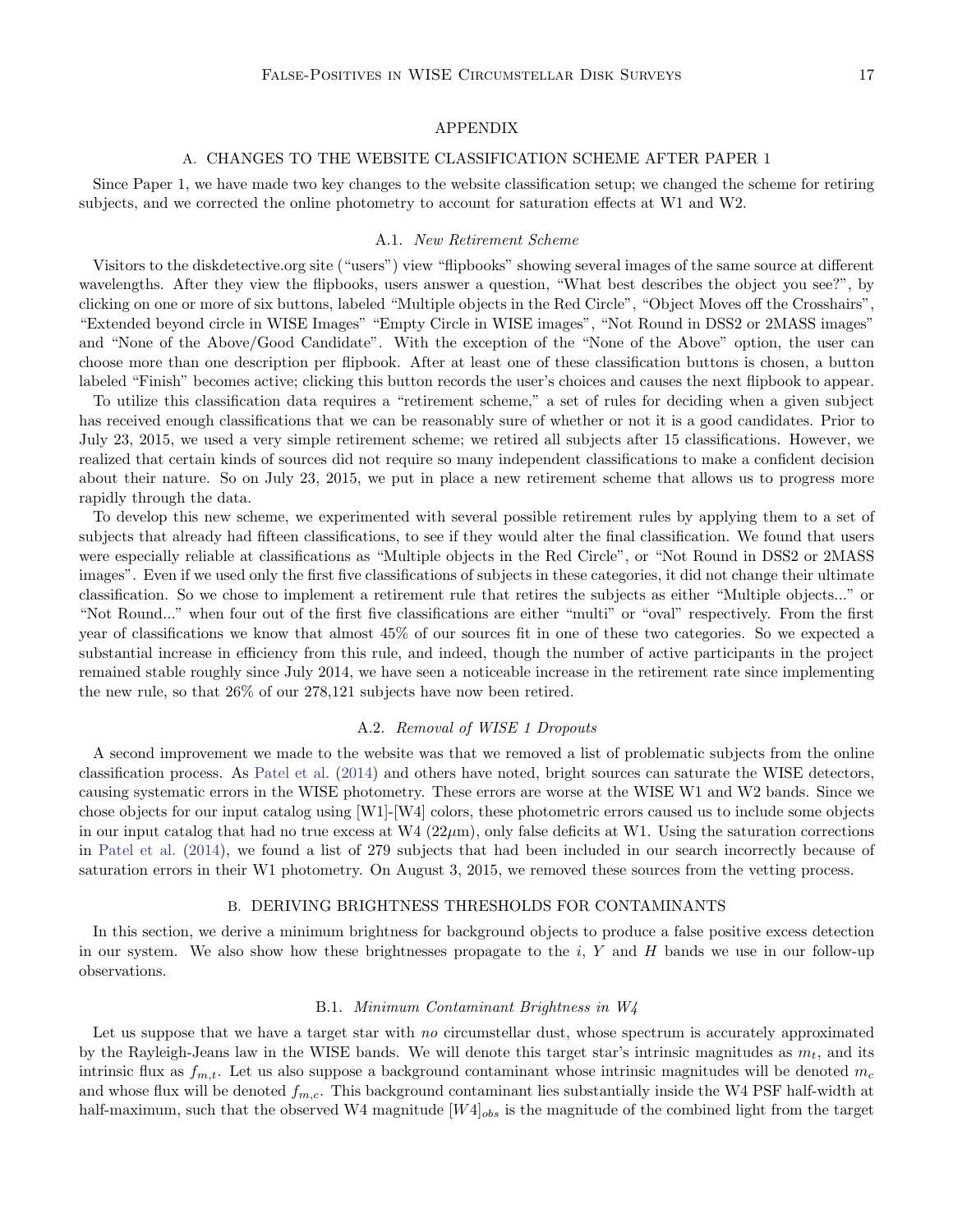<span id="page-17-0"></span>Table 8. W4 Colors of Selected Background Object Types

|                                                          |       | Colors                   |       |
|----------------------------------------------------------|-------|--------------------------|-------|
| Characteristics                                          |       | $i-W4$ $Y_C-W4$ $H_C-W4$ |       |
| M dwarf: $T_{\text{eff}} = 3300 \text{K}, \log(q) = 5.0$ | 3.545 | 1.896                    | 0.801 |
| Class I YSO: $\lambda f_{\lambda} \sim \lambda^0$        | 2.94  | 2.05                     | 1.82  |
| ULIRG: $\lambda f_{\lambda} \sim \lambda^2$              | 10.25 | 8.67                     | 7.48  |

and contaminant:

$$
f_{W4,obs} = f_{W4,t} + f_{W4,c},\tag{B1}
$$

but outside the W1 PSF HWHM, such that  $[W1]_{obs} = [W1]_t$ .

Assuming that our target star has  $[W1_t] - [W4_t] = 0$ , we wish to know the minimum brightness  $W4_c$  such that  $[W1_{obs}] - [W4_{obs}] \ge 0.25.$ 

Making substitutions suggested by the above equalities, we have

$$
W4_t - W4_{obs} \ge 0.25,
$$

Using the equation for flux/magnitude conversion, this becomes

$$
f_{W4,c} \ge 0.258925 f_{W4,t}.\tag{B2}
$$

Converting this back into magnitude differences, we have

$$
W4_c - W4_t \le 1.467\tag{B3}
$$

We thus show that contaminants more than  $\sim$  1.5 magnitudes dimmer than the target star in W4 will not produce a significant enough excess for the star to become a false positive entry in the Disk Detective Input Catalog. As such, with the greater depth probed by high-resolution imaging, we must quantitatively assess whether a detected background contaminant will produce a false positive, rather than qualitatively assessing it, as was done with the Web site-based classifications. [\(Binks](#page-20-40) [2016\)](#page-20-40)

### B.2. Applying the Minimum Brightness to the i, Y, and H Bands

To determine if a potential background object is bright enough to produce a false positive excess in W4, we must know the difference in magnitude between such a contaminant and the target in the bands in which we conducted high-resolution follow-up observations. We assume for this exercise that the target's optical and near-IR SED is approximately identical to an idealized Vega—i.e. it is of zeroth magnitude in all bands. This sets the contaminating magnitude limit of 1.467. Below, we give examples of three typical contaminants, each with a W4 magnitude of 1.467: a background M dwarf and two different power-law spectra. Table [8](#page-17-0) lists the  $i, Y$ , and H magnitudes for these objects.

#### B.2.1. False Positive due to a Background M dwarf

The initial mass function of the neighborhood peaks at a spectral type of M2-M3.5, which corresponds to a stellar effective temperature of  $T_{\text{eff}} \simeq 3250 - 3400$  K. Accordingly, we select a model M dwarf atmosphere with  $T_{\text{eff}} = 3300$ K and  $log(g) = 5.0$  from the BT-Settl package of model atmospheres [\(Baraffe et al.](#page-20-41) [2015b\)](#page-20-41) as our contaminating M dwarf. The BT-Settl models have pre-computed magnitudes for many filter systems, which we use here to compute colors. This model has a  $[H]-[W4]$  value of 0.801, corresponding to an H band contaminant delta-magnitude of 2.268 magnitudes. The [i]-[W4] value for this model is 3.545 magnitudes, yielding a magnitude difference in Robo-AO data of 5.012 magnitudes.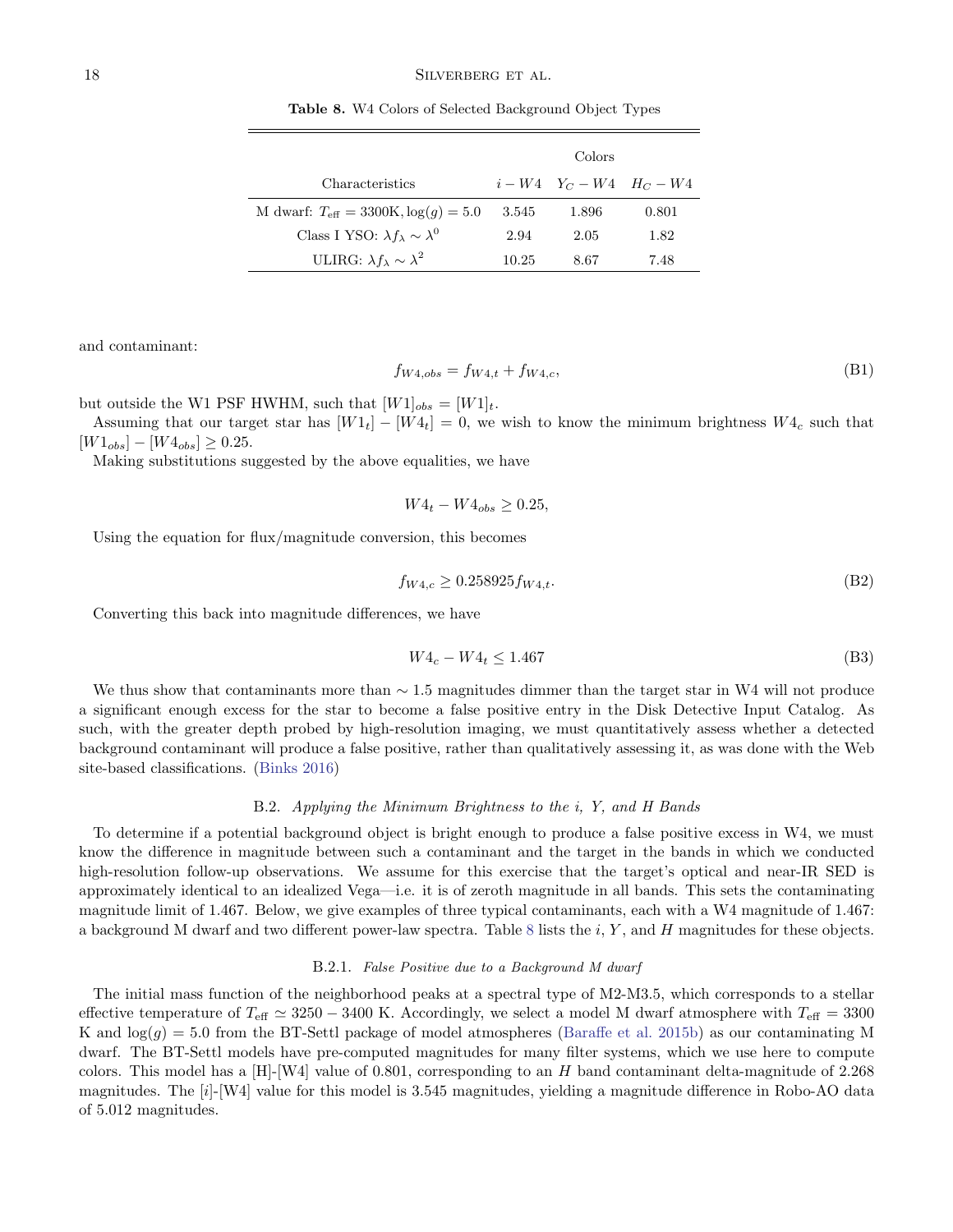## B.2.2. False Positive due to Background Sources with Power Law Spectra

Some objects are reasonably represented with a power-law spectrum  $\lambda f_\lambda \sim \lambda^\alpha$ . For these objects, colors can to first order be approximated as

$$
[m_{\lambda_1}] - [m_{\lambda_2}] \sim 2.5 \log_{10} \left( \frac{f_{0,\lambda_1}}{f_{0,\lambda_2}} \right) - 2.5(\alpha - 1) \log_{10} \frac{\lambda_1}{\lambda_2}.
$$

For the colors of interest in this paper, this corresponds to:

$$
[\text{H}] - [\text{W4}] \sim 1.817 + 2.831\alpha
$$

$$
[Y] - [W4] \sim 2.048 + 3.313\alpha,
$$

and

 $[i] - [W4] \sim 2.940 + 3.654\alpha.$ 

Young stellar objects are defined by the value of  $\alpha$ —a Class I YSO has slope  $\alpha = 0$  [\(Lada](#page-21-45) [1987;](#page-21-45) [Kenyon &](#page-20-42) [Hartmann](#page-20-42) [1995\)](#page-20-42); this spectrum also roughly approximates a heavily-reddened early-type star. If such an object were in the background of our images and bright enough to produce a false-positive, the delta-magnitude in the H band would be 3.284 and the Y band delta-magnitude would be 3.515. These could both likely be detected in our images. The i-band delta-magnitude would be 4.407, also likely detectable.

Also of interest is the case where  $\alpha = 2$ . This roughly corresponds to the SED of a luminous or ultra-luminous infrared galaxy, or (U)LIRG, which has an AGN component [\(Vega et al.](#page-21-46) [2008\)](#page-21-46). In this case, however, the H-band delta-magnitude would be 8.946 and the Y-band delta-magnitude would be 10.141, while the i-band delta-magnitude would be 11.715. These are all clearly undetectable in our follow-up image data, and are thus treated instead with the prescription of [Papovich et al.](#page-21-19) [\(2004\)](#page-21-19) in Section [5.2.](#page-5-2)

### C. COMMENTS ON SELECTED DISK CANDIDATES

<span id="page-18-0"></span>Below are brief comments on selected disk candidates presented in Section [7.](#page-9-0) Having noted previous identifications as disk candidates in Section [7,](#page-9-0) we primarily discuss characteristics of the subject's appearance, either in the images used on the Disk Detective website, or in the follow-up images.

- J021327.01+421923.3 This system, which was previously identified by [Cotten & Song](#page-20-1)  $(2016)$ ; [McDonald et al.](#page-21-1) [\(2017\)](#page-21-1), exhibits slight extension in the W4 image.
- J023720.84+395345.8 This system is a known spectroscopic binary [\(Hube](#page-20-43) [1981\)](#page-20-43). The companion, an early-G main sequence star based on the binary mass function, has a projected angular separation of  $<< 1''$ , making it undetectable as a separate component in follow-up data. The SED indicates no significant effect on the 22 micron excess.
- J025926.83+593531.6 We recover this system, a spectroscopic binary [\(Abt](#page-20-44) [2009\)](#page-20-44) which was previously identified as a source in the W5 region by [Koenig et al.](#page-21-47) [\(2008\)](#page-21-47). The secondary component has a minimum mass of 1.7326  $R_{\odot}$  based on the binary mass function, suggesting a possible A7V star. The projected angular separation is  $<< 1''$ , making it undetectable as a separate component in follow-up data. The SED indicates no significant effect on the 22 micron excess.
- J030854.20-185809.1 This system, a known A0V system, is best fit as a two-stellar-component system with a K dwarf component, as well as a 349 K disk. Further observation is necessary to confirm this additional component.
- J034400.28+243324.6 This  $\delta$  Scuti variable, which appears in [Cotten & Song](#page-20-1) [\(2016\)](#page-20-1); [McDonald et al.](#page-21-1) [\(2017\)](#page-21-1), exhibits slight extension at W4.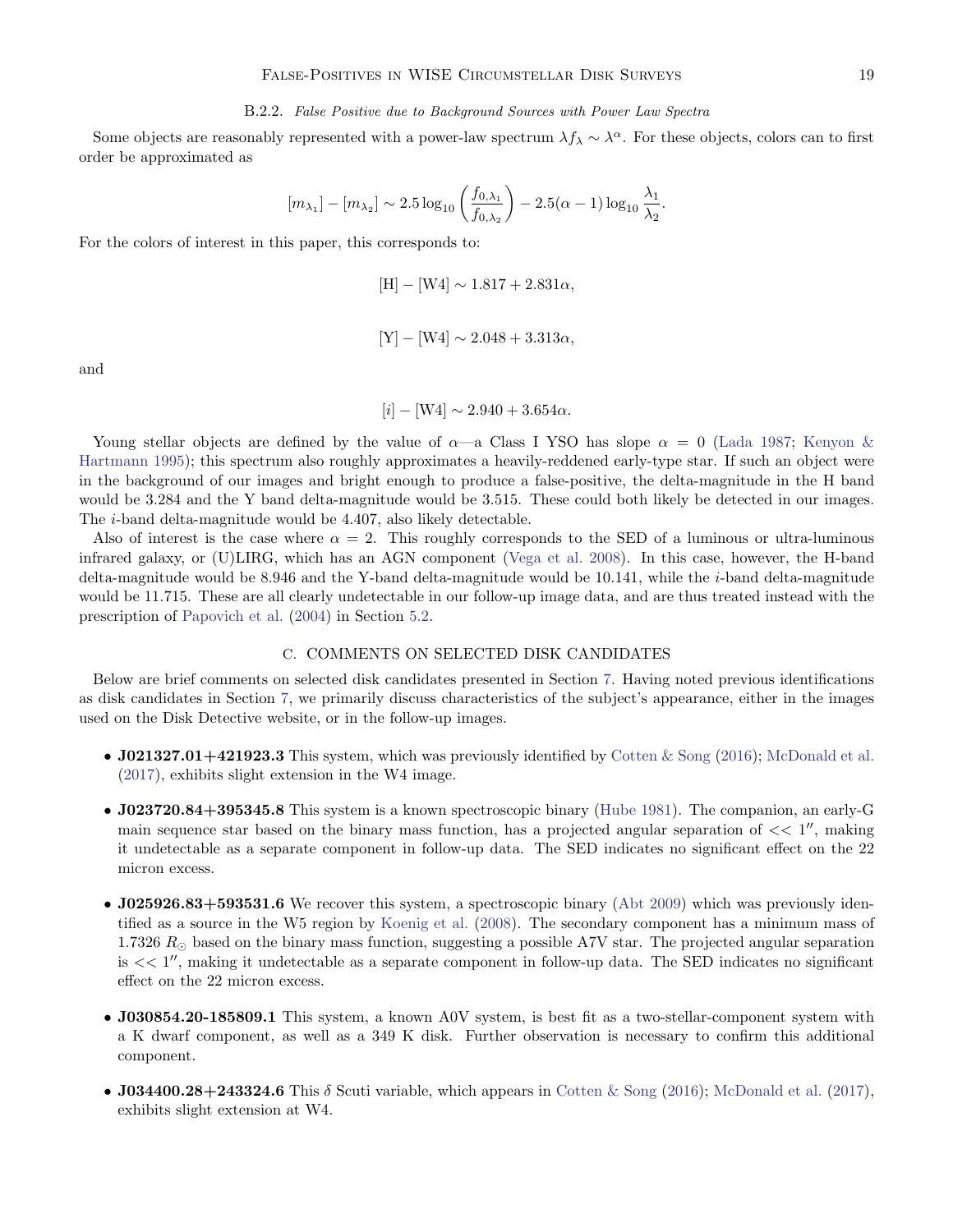- J041517.47+505124.0 This system, which appears in [Marton et al.](#page-21-2) [\(2016\)](#page-21-2), has been identified as a Be star previously [\(Merrill & Burwell](#page-21-48) [1943\)](#page-21-48) and more recently as having H-alpha in emission [\(Kohoutek & Wehmeyer](#page-21-49) [1999\)](#page-21-49). Further spectroscopic follow-up is necessary to determine the nature of this emission (i.e. whether the target is a classical Be star, rather than a debris disk host).
- J043521.12-081730.0 This object exhibits slight extension at W4.
- J051143.75+122012.5 This system exhibits slight extension at W4.
- $J051328.63-043910.6$  This object is a component of a binary system. Its companion is  $35''$  away from the source, too distant to affect the observed excess.
- J052331.01-010423.6 This star exhibits eclipses from circumstellar material, per [Osborn et al.](#page-21-50) [\(2017\)](#page-21-50).
- J053707.15+603636.4 This object, which appears in [Cotten & Song](#page-20-1) [\(2016\)](#page-20-1) exhibits slight extension at W4.
- J054330.38+251724.4 This system has previously been identified as an H-alpha emitter [\(Kohoutek &](#page-21-49) [Wehmeyer](#page-21-49) [1999\)](#page-21-49). Further spectroscopic follow-up is necessary to determine the nature of this emission.
- J054733.26+521144.5 This system has previously been identified as an H-alpha emitter [\(Merrill & Burwell](#page-21-51)) [1950\)](#page-21-51). Further spectroscopic follow-up is necessary to determine the nature of this emission.
- J111714.49-594610.8 This target is a member of the Lower Centaurus Crux (LCC) of the Sco-Cen OB2 asso-ciation, per [Hoogerwerf](#page-20-36) [\(2000\)](#page-20-36). Testing its kinematics with BANYAN  $\Sigma$  yields a 44.9% membership probability in LCC, and a 40.5% membership probability in Carina.
- J111925.92-301922.9 and J165204.85+145827.2 We report the first detection of a disk around the  $\alpha^2$  CVn variable AWI0005cwg. We also note that AWI00004o8, identified in Paper 1, is also an  $\alpha^2$  CVn variable.
- J114336.83-802900.5 This target exhibits slight extension at W4.
- J132026.77-491325.4 This target is a known disk-hosting member of Sco-Cen [\(Chen et al.](#page-20-28) [2012\)](#page-20-28). Re-evaluation with BANYAN  $\Sigma$  yields an 88.7% probability of membership in LCC.
- J134909.18-541342.3 This target is a known disk-hosting member of Sco-Cen [\(Chen et al.](#page-20-28) [2012\)](#page-20-28). Re-evaluation with BANYAN  $\Sigma$  yields a 42.1% membership probability in LCC, and a 49.5% membership probability in Upper Centaurus-Lepus (UCL).
- J144458.63-280251.9 This target is a known multiple system [\(Horch et al.](#page-20-45) [2011\)](#page-20-45) with an excess first detected by [Cruz-Saenz de Miera et al.](#page-20-7) [\(2014\)](#page-20-7). We do not resolve both components of the binary system.
- J173254.69+404312.3 This target exhibits very slight extension at W4.
- J173832.90+425112.9 This target is a known Cepheid variable.
- J183311.41+025439.0 This object shows a faint background object in DSS2 survey data that does not appear in Robo-AO observations.
- J185211.39+102422.6 This object shows a faint background object in DSS2 survey data that does not appear in Robo-AO observations.
- J190901.24+110641.3 This target exhibits  $H\alpha$  in emission [\(Kohoutek & Wehmeyer](#page-21-49) [1999\)](#page-21-49).
- J192136.46+220744.7 This object shows a faint background object in DSS2 survey data that does not appear in Robo-AO observations.
- J192437.52+563454.9 This object shows a very faint background object in DSS2 survey data, which does not appear in the Robo-AO data for the system.
- J210144.07+521717.6 This object is an emission-line star [\(Kohoutek & Wehmeyer](#page-21-49) [1999\)](#page-21-49).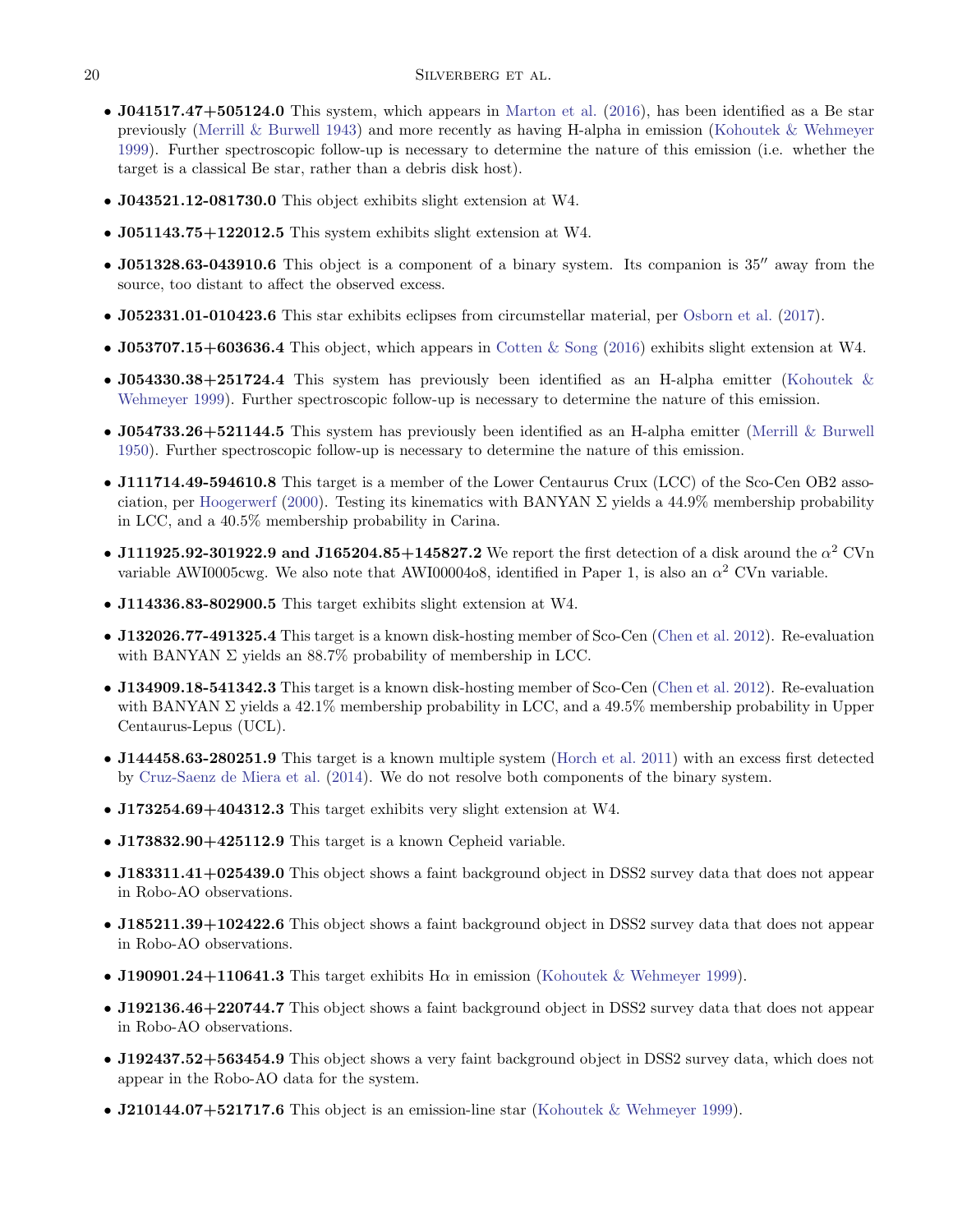- J212952.96+525601.9 This object exhibits a slight asymmetrical extension at W4.
- J215947.70-593411.9 This target is a known  $\delta$  Scuti variable (Rodríguez et al. [2000\)](#page-21-52).
- **J230112.67-585821.9** We note slight extension at W4.

### REFERENCES

<span id="page-20-44"></span><span id="page-20-38"></span>2001, SciPy: Open source scientific tools for Python

- Abt, H. A. 2009, ApJS, 180, 117
- <span id="page-20-33"></span>Akeson, R. L., Ciardi, D. R., Millan-Gabet, R., et al. 2009, ApJ, 691, 1896
- <span id="page-20-27"></span>Alcala, J. M., Terranegra, L., Wichmann, R., et al. 1996, A&AS, 119, 7
- <span id="page-20-15"></span>Anglada, G., Amado, P. J., Ortiz, J. L., et al. 2017, ApJL, 850, L6
- <span id="page-20-13"></span>Anglada-Escudé, G., Amado, P. J., Barnes, J., et al. 2016, Nature, 536, 437
- <span id="page-20-37"></span>Astropy Collaboration, Robitaille, T. P., Tollerud, E. J., et al. 2013, A&A, 558, A33
- <span id="page-20-3"></span>Avenhaus, H., Schmid, H. M., & Meyer, M. R. 2012, A&A, 548, A105
- <span id="page-20-20"></span>Baraffe, I., Homeier, D., Allard, F., & Chabrier, G. 2015a, A&A, 577, A42
- <span id="page-20-41"></span>—. 2015b, A&A, 577, A42
- <span id="page-20-9"></span>Baranec, C., Riddle, R., Law, N. M., et al. 2014, ApJ, 790, L8
- <span id="page-20-32"></span>Barentsen, G., Vink, J. S., Drew, J. E., et al. 2011, MNRAS, 415, 103
- <span id="page-20-40"></span>Binks, A. 2016, in IAU Symposium, Vol. 314, Young Stars & Planets Near the Sun, ed. J. H. Kastner, B. Stelzer, & S. A. Metchev, 159–162
- <span id="page-20-4"></span>Binks, A. S., & Jeffries, R. D. 2017a, MNRAS, 469, 579
- <span id="page-20-17"></span>—. 2017b, MNRAS, 469, 579
- <span id="page-20-8"></span>Borucki, W. J., Koch, D., Basri, G., et al. 2010, Science, 327, 977
- <span id="page-20-18"></span>Boucher, A., Lafrenière, D., Gagné, J., et al. 2016, ApJ, 832, 50
- <span id="page-20-29"></span>Chen, C. H., Mittal, T., Kuchner, M., et al. 2014, ApJS, 211, 25
- <span id="page-20-28"></span>Chen, C. H., Pecaut, M., Mamajek, E. E., Su, K. Y. L., & Bitner, M. 2012, ApJ, 756, 133
- <span id="page-20-22"></span>Chen, P. S., Shan, H. G., & Zhang, P. 2016, NewA, 44, 1
- <span id="page-20-10"></span>Clarke, A. J., Oudmaijer, R. D., & Lumsden, S. L. 2005, MNRAS, 363, 1111
- <span id="page-20-23"></span>Corbally, C. J., & Straižys, V. 2009, Baltic Astronomy, 18, 1
- <span id="page-20-1"></span>Cotten, T. H., & Song, I. 2016, ApJS, 225, 15
- <span id="page-20-7"></span>Cruz-Saenz de Miera, F., Chavez, M., Bertone, E., & Vega, O. 2014, MNRAS, 437, 391
- <span id="page-20-16"></span>Deacon, N. R., Schlieder, J. E., Olofsson, J., Johnston, K. G., & Henning, T. 2013, MNRAS, 434, 1117
- <span id="page-20-5"></span>Debes, J. H., Hoard, D. W., Kilic, M., et al. 2011, ApJ, 729, 4
- <span id="page-20-24"></span>Esplin, T. L., Luhman, K. L., & Mamajek, E. E. 2014, ApJ, 784, 126
- <span id="page-20-31"></span>Evans, II, N. J., Allen, L. E., Blake, G. A., et al. 2003, PASP, 115, 965
- <span id="page-20-30"></span>Evans, II, N. J., Dunham, M. M., Jørgensen, J. K., et al. 2009, ApJS, 181, 321
- <span id="page-20-21"></span>Foreman-Mackey, D., Conley, A., Meierjurgen Farr, W., et al. 2013, emcee: The MCMC Hammer, Astrophysics Source Code Library, ascl:1303.002
- <span id="page-20-35"></span>Gagné, J., Mamajek, E. E., Malo, L., et al. 2018, ApJ, 856, 23
- <span id="page-20-34"></span>Gaia Collaboration, Brown, A. G. A., Vallenari, A., et al. 2016a, A&A, 595, A2
- Gaia Collaboration, Prusti, T., de Bruijne, J. H. J., et al. 2016b, A&A, 595, A1
- <span id="page-20-14"></span>Gillon, M., Triaud, A. H. M. J., Demory, B.-O., et al. 2017, Nature, 542, 456
- <span id="page-20-25"></span><span id="page-20-19"></span>Greaves, J. S. 2010, MNRAS, 409, L44
- Guieu, S., Rebull, L. M., Stauffer, J. R., et al. 2010, ApJ, 720, 46
- <span id="page-20-26"></span>Hernández, J., Calvet, N., Hartmann, L., et al. 2005, AJ, 129, 856
- <span id="page-20-11"></span>Høg, E., Fabricius, C., Makarov, V. V., et al. 2000, A&A, 355, L27
- <span id="page-20-36"></span>Hoogerwerf, R. 2000, MNRAS, 313, 43
- <span id="page-20-45"></span>Horch, E. P., Gomez, S. C., Sherry, W. H., et al. 2011, AJ, 141, 45
- <span id="page-20-43"></span><span id="page-20-39"></span>Hube, D. P. 1981, A&AS, 44, 59
- Hunter, J. D. 2007, Computing In Science & Engineering, 9, 90
- <span id="page-20-12"></span>Irwin, J., Charbonneau, D., Nutzman, P., & Falco, E. 2009, in IAU Symposium, Vol. 253, Transiting Planets, ed. F. Pont, D. Sasselov, & M. J. Holman, 37–43
- <span id="page-20-6"></span><span id="page-20-0"></span>Kennedy, G. M., & Wyatt, M. C. 2012, MNRAS, 426, 91 —. 2013, MNRAS, 433, 2334
- <span id="page-20-42"></span>Kenyon, S. J., & Hartmann, L. 1995, ApJS, 101, 117
- <span id="page-20-2"></span>Koenig, X., Hillenbrand, L. A., Padgett, D. L., & DeFelippis, D. 2015, AJ, 150, 100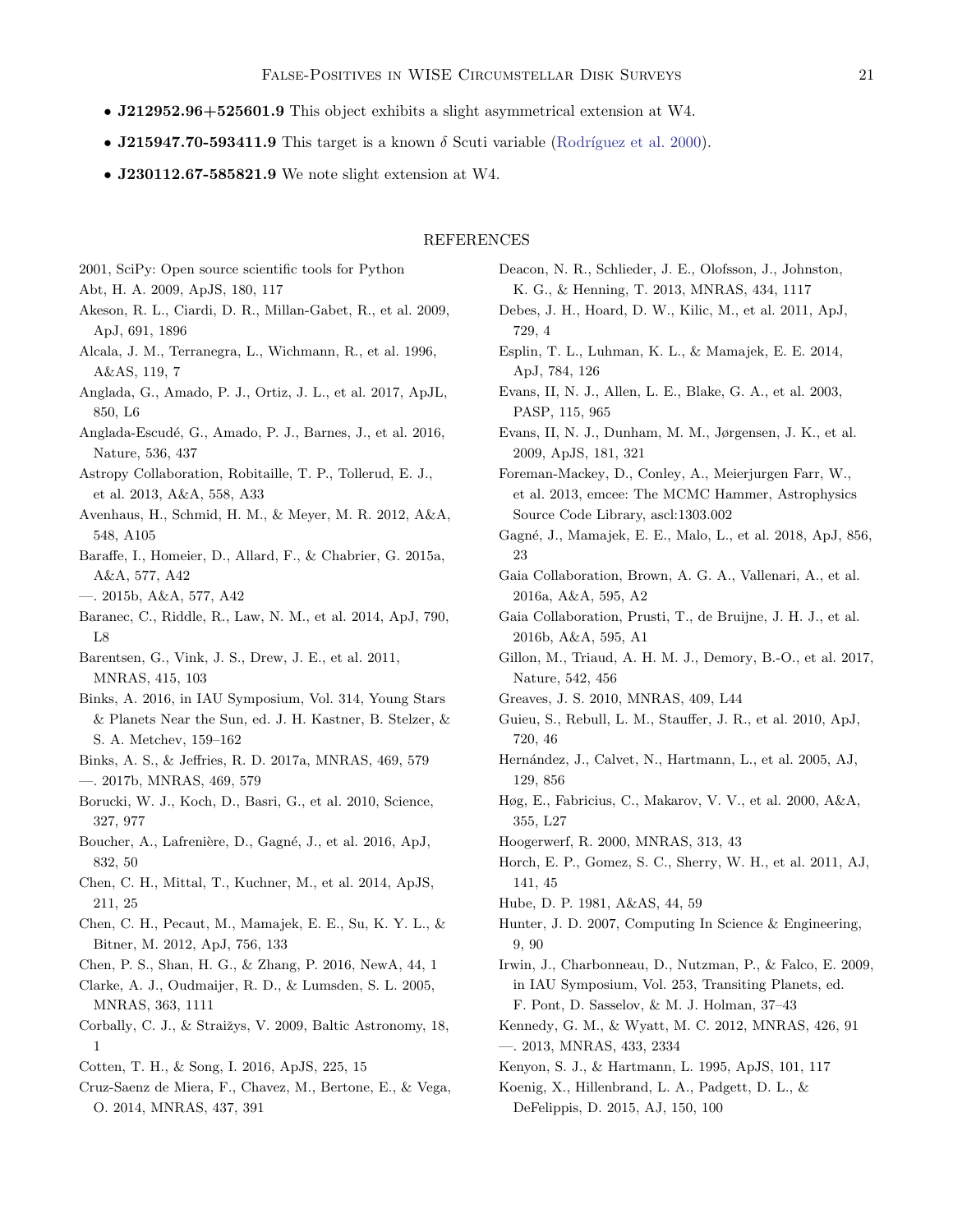- <span id="page-21-47"></span>Koenig, X. P., Allen, L. E., Gutermuth, R. A., et al. 2008, ApJ, 688, 1142
- <span id="page-21-11"></span>Koenig, X. P., & Leisawitz, D. T. 2014, ApJ, 791, 131
- <span id="page-21-16"></span>Koenig, X. P., Leisawitz, D. T., Benford, D. J., et al. 2012, ApJ, 744, 130
- <span id="page-21-49"></span>Kohoutek, L., & Wehmeyer, R. 1999, A&AS, 134, 255
- <span id="page-21-17"></span>Kuchner, M. J., Silverberg, S. M., Bans, A. S., et al. 2016, ApJ, 830, 84
- <span id="page-21-45"></span>Lada, C. J. 1987, in IAU Symposium, Vol. 115, Star Forming Regions, ed. M. Peimbert & J. Jugaku, 1–17
- <span id="page-21-14"></span>Lestrade, J.-F., Wyatt, M. C., Bertoldi, F., Menten, K. M., & Labaigt, G. 2009, A&A, 506, 1455
- <span id="page-21-39"></span>Lindegren, L., Lammers, U., Bastian, U., et al. 2016, A&A, 595, A4
- <span id="page-21-8"></span>Liu, W. M., Padgett, D. L., Leisawitz, D., Fajardo-Acosta, S., & Koenig, X. P. 2011, ApJ, 733, L2
- <span id="page-21-10"></span>Liu, W. M., Padgett, D. L., Terebey, S., et al. 2014, AJ, 147, 133
- <span id="page-21-32"></span>Luhman, K. L., Hernández, J., Downes, J. J., Hartmann, L., & Briceño, C. 2008, ApJ, 688, 362
- <span id="page-21-23"></span>MacGregor, M. A., Weinberger, A. J., Wilner, D. J., Kowalski, A. F., & Cranmer, S. R. 2018, ApJL, 855, L2
- <span id="page-21-2"></span>Marton, G., Tóth, L. V., Paladini, R., et al. 2016, MNRAS, 458, 3479
- <span id="page-21-0"></span>McDonald, I., Zijlstra, A. A., & Boyer, M. L. 2012, MNRAS, 427, 343
- <span id="page-21-1"></span>McDonald, I., Zijlstra, A. A., & Watson, R. A. 2017, MNRAS, 471, 770
- <span id="page-21-44"></span>McKinney, W. 2010, in Proceedings of the 9th Python in Science Conference, ed. S. van der Walt & J. Millman, 51 – 56
- <span id="page-21-31"></span>Megeath, S. T., Gutermuth, R., Muzerolle, J., et al. 2012, AJ, 144, 192
- <span id="page-21-35"></span>Melis, C., Zuckerman, B., Rhee, J. H., et al. 2013, ApJ, 778, 12
- <span id="page-21-36"></span>Meng, H. Y. A., Su, K. Y. L., Rieke, G. H., et al. 2015, ApJ, 805, 77
- <span id="page-21-51"></span><span id="page-21-48"></span>Merrill, P. W., & Burwell, C. G. 1943, ApJ, 98, 153 —. 1950, ApJ, 112, 72
- <span id="page-21-15"></span>Morey, E., & Lestrade, J.-F. 2014, A&A, 565, A58 ´
- <span id="page-21-40"></span>Murphy, S. J., Mamajek, E. E., & Bell, C. P. M. 2018, MNRAS, 476, 3290
- <span id="page-21-26"></span>Oh, S., Price-Whelan, A. M., Hogg, D. W., Morton, T. D., & Spergel, D. N. 2017, AJ, 153, 257
- <span id="page-21-50"></span>Osborn, H. P., Rodriguez, J. E., Kenworthy, M. A., et al. 2017, MNRAS, 471, 740
- <span id="page-21-19"></span>Papovich, C., Dole, H., Egami, E., et al. 2004, ApJS, 154, 70
- <span id="page-21-6"></span>Patel, R. I., Metchev, S. A., & Heinze, A. 2014, ApJS, 212, 10
- <span id="page-21-21"></span>—. 2015, ApJS, 220, 21
- <span id="page-21-7"></span>Patel, R. I., Metchev, S. A., Heinze, A., & Trollo, J. 2017, AJ, 153, 54
- <span id="page-21-25"></span>Pecaut, M. J., & Mamajek, E. E. 2013, ApJS, 208, 9
- <span id="page-21-12"></span>Plavchan, P., Jura, M., & Lipscy, S. J. 2005, ApJ, 631, 1161
- <span id="page-21-13"></span>Plavchan, P., Werner, M. W., Chen, C. H., et al. 2009, ApJ, 698, 1068
- <span id="page-21-33"></span>Rapson, V. A., Pipher, J. L., Gutermuth, R. A., et al. 2014, ApJ, 794, 124
- <span id="page-21-30"></span>Rebull, L. M., Hillenbrand, L. A., Strom, S. E., et al. 2000, AJ, 119, 3026
- <span id="page-21-9"></span>Rebull, L. M., Koenig, X. P., Padgett, D. L., et al. 2011, ApJS, 196, 4

<span id="page-21-18"></span>Rheault, J.-P., Mondrik, N. P., DePoy, D. L., Marshall, J. L., & Suntzeff, N. B. 2014, in Proc. SPIE, Vol. 9147, Ground-based and Airborne Instrumentation for Astronomy V, 91475L

- <span id="page-21-22"></span>Ricker, G. R., Winn, J. N., Vanderspek, R., et al. 2014, in Proc. SPIE, Vol. 9143, Space Telescopes and Instrumentation 2014: Optical, Infrared, and Millimeter Wave, 914320
- <span id="page-21-34"></span>Rizzuto, A. C., Ireland, M. J., & Zucker, D. B. 2012, MNRAS, 421, L97
- <span id="page-21-52"></span>Rodríguez, E., López-González, M. J., & López de Coca, P. 2000, Astronomy and Astrophysics Supplement Series, 144, 469
- <span id="page-21-28"></span>Rojas, G., Gregorio-Hetem, J., & Hetem, A. 2008, MNRAS, 387, 1335
- <span id="page-21-29"></span>Sanchez, N., Inés Gómez de Castro, A., Lopez-Martinez, F., & L´opez-Santiago, J. 2014, A&A, 572, A89
- <span id="page-21-24"></span>Silverberg, S. M., Kuchner, M. J., Wisniewski, J. P., et al. 2016, ApJ, 830, L28
- <span id="page-21-3"></span>Theissen, C. A., & West, A. A. 2014, ApJ, 794, 146
- <span id="page-21-37"></span>Theissen, C. A., & West, A. A. 2017, AJ, 153, 165

<span id="page-21-42"></span>Tody, D. 1993, in Astronomical Society of the Pacific Conference Series, Vol. 52, Astronomical Data Analysis Software and Systems II, ed. R. J. Hanisch, R. J. V. Brissenden, & J. Barnes, 173

- <span id="page-21-43"></span>Van Der Walt, S., Colbert, S. C., & Varoquaux, G. 2011, Computing in Science & Engineering, 13, 22
- <span id="page-21-20"></span>van Leeuwen, F. 2007, A&A, 474, 653
- <span id="page-21-46"></span>Vega, O., Clemens, M. S., Bressan, A., et al. 2008, A&A, 484, 631
- <span id="page-21-27"></span>Vieira, S. L. A., Corradi, W. J. B., Alencar, S. H. P., et al. 2003, AJ, 126, 2971
- <span id="page-21-41"></span>Williams, J. P., & Cieza, L. A. 2011, ARA&A, 49, 67
- <span id="page-21-4"></span>Wright, E. L., Eisenhardt, P. R. M., Mainzer, A. K., et al. 2010, AJ, 140, 1868
- <span id="page-21-5"></span>Wu, C.-J., Wu, H., Lam, M.-I., et al. 2013, ApJS, 208, 29
- <span id="page-21-38"></span>Zuckerman, B. 2015, ApJ, 798, 86